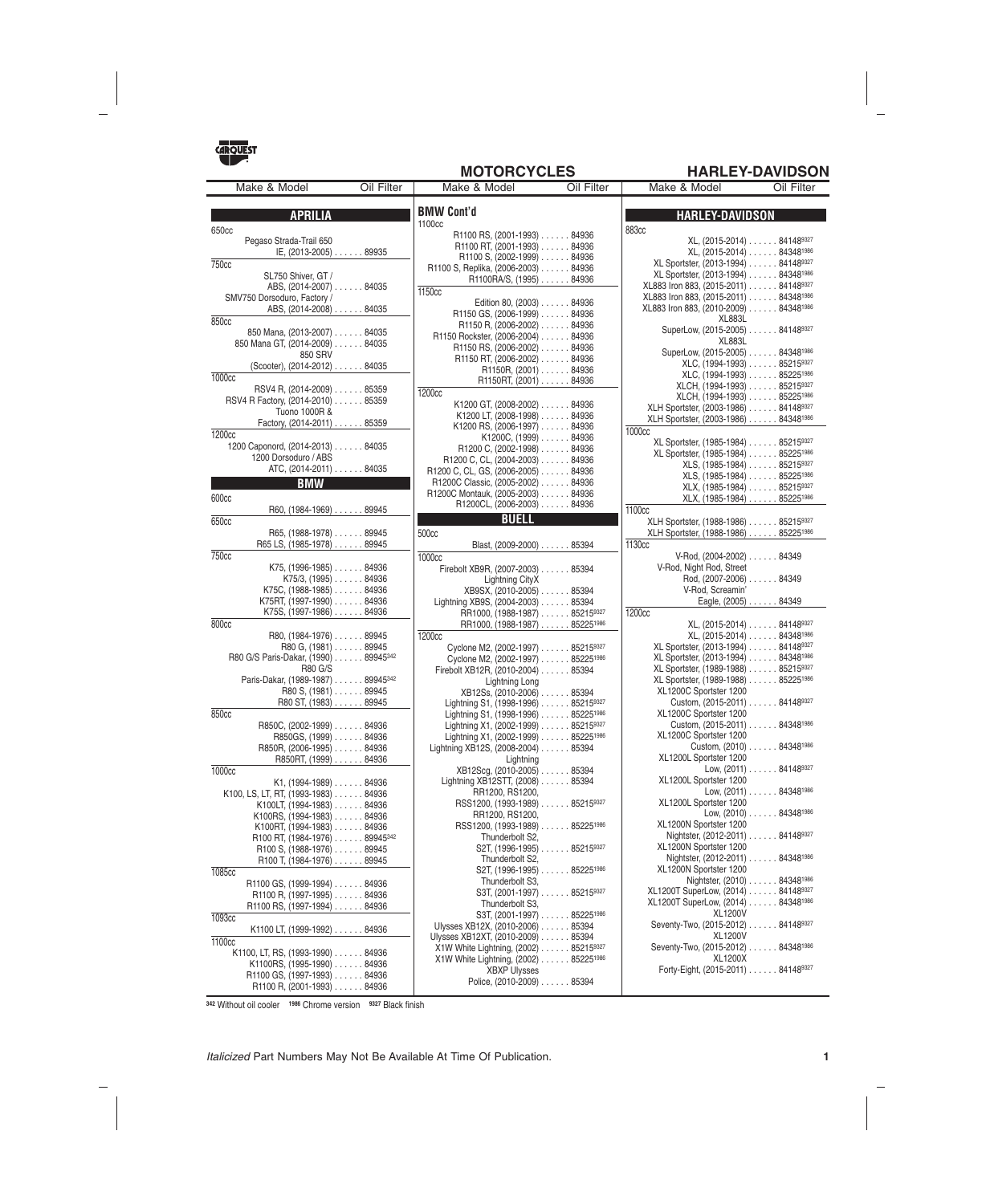### **HARLEY-DAVIDSON MOTORCYCLES**



**HARLEY-DAVIDSON Cont'd** 1200cc XL1200X Forty-Eight, (2015-2011) ...... 843481986 XL1200X Forty-Eight, (2010) ...... 843481986 XLC, (1994-1993) ...... 852159327 XLC, (1994-1993) ...... 852251986 XLCH, (1994-1993) . . . . . . 85215<sup>9327</sup><br>XLCH, (1994-1993) . . . . . . 85225<sup>1986</sup> XLCH, (1994-1993) ...... 85225<sup>1986</sup><br>vortster. (2003-1988) ...... 84148<sup>9327</sup> XLH Sportster, (2003-1988) XLH Sportster, (2003-1988) ...... 85225<sup>1986</sup><br>XR Sportster, (2010-2009) ...... 84148<sup>9327</sup> XR Sportster, (2010-2009) . . . . . . 841489327<br>XR Sportster, (2010-2009) . . . . . . 852251986 XR Sportster, (2010-2009) . . . . . . 85225<sup>1986</sup><br>XR1200X, (2012-2010) . . . . . . 84148<sup>9327</sup> XR1200X, (2012-2010) . . . . . . 84148<sup>9327</sup><br>XR1200X, (2012-2010) . . . . . . 84348<sup>1986</sup> XR1200X, (2012-2010) 1250cc V-Rod, Night Rod Special, V-Rod Muscle, (2013-2009) ...... 84349 V-Rod, Night Rod, Night Rod Special, (2008) ...... 84349 V-Rod, Night Rod, Street Rod, (2007-2006) ...... 84349 V-Rod, Screamin' Eagle, (2005) ...... 84349 VRSCDX 10th Anniversary, (2012) ...... 84349 VRSCDX Night Rod Special, (2015-2012) . . . . . . 84349 VRSCF V Rod Muscle, (2015-2009) ...... 84349 1340cc FLHR Road King, (1998-1994) ...... 852159327 FLHR Road King, (1998-1994) ...... 852251986 FLHRC Road King Classic, (1998) ...... 852159327 FLHRC Road King Classic, (1998) ...... 852251986 FLHR-I Road King w/Sidecar, (1998-1996) . . . . . . 852159327 FLHR-I Road King w/Sidecar, (1998-1996) ...... 852251986 FLHS, (1994-1987) ...... 852159327 FLHS, (1994-1987) ...... 852251986 FLHT Electra Glide, (1998-1995) . . . . . . 852159327 FLHT Electra Glide, (1998-1995) . . . . . . 85225<sup>1986</sup> FLHT Electra Glide, (1990-1984) . . . . . . 852159327 FLHT Electra Glide, (1990-1984) . . . . . . 85225<sup>1986</sup> FLHTC Electra Glide Classic, (1998-1984) ...... 852159327 FLHTC Electra Glide Classic, (1998-1984) ...... 852251986 FLHTC-U Ultra Classic Electra Glide, (1998-1987) . . . . . . 852159327 FLHTC-U Ultra Classic Electra Glide, (1998-1987) . . . . . . 85225<sup>1986</sup> FLHTP, (1996-1995) ...... 852159327 FLHTP, (1996-1995) . . . . . . 85225<sup>1986</sup><br>' Police, (1996-1995) . . . . . . 85215<sup>9327</sup> FLHTP Police, (1996-1995) FLHTP Police, (1996-1995) ...... 85225<sup>1986</sup><br>FLST. (1996-1980) ...... 85215<sup>9327</sup>  $FLST, (1996-1980) \ldots$ ... FLST, (1996-1980) ...... 852251986 FLSTC Heritage Softail, (1999-1980) . . . . . . 841489327 FLSTC Heritage Softail, (1999-1980) . . . . . . 85225<sup>1986</sup> Make & Model **Oil Filter** | Make & Model **Oil Filter** 

| HARLEY-DAVIDSON                                                                          |  |
|------------------------------------------------------------------------------------------|--|
| Cont'd                                                                                   |  |
| 1340cc<br>FLSTF Fat Boy, (1999-1987) 841489327                                           |  |
| FLSTF Fat Boy, (1999-1987) 852251986<br><b>FLSTS Hertg</b>                               |  |
| Springer, (1999-1997) 841489327<br>FLSTS Hertg                                           |  |
| Springer, (1999-1997) 85225 <sup>1986</sup>                                              |  |
| FLT, (1990-1980) 852159327                                                               |  |
| FLT, (1990-1980) 85225 <sup>1986</sup>                                                   |  |
| FLTC, (1992-1980) 852159327                                                              |  |
| FLTC, (1992-1980) 85225 <sup>1986</sup><br>FLTC-U, (1996-1987) 852159327                 |  |
| FLTC-U, (1996-1987) 852251986                                                            |  |
| FLTR Road Glide, (1998) 852159327                                                        |  |
| FLTR Road Glide, (1998) 852251986                                                        |  |
| FXD Dyna Super                                                                           |  |
| Glide, (1998-1995) 845141986                                                             |  |
| FXD Dyna Super                                                                           |  |
| Glide, (1998-1995) 852149327                                                             |  |
| FXDB-D, (1992-1991) 845141986                                                            |  |
| FXDB-D, (1992-1991) 852149327                                                            |  |
| FXDB-S, Dyna                                                                             |  |
| Sturgis, (1992-1991) 845141986                                                           |  |
| FXDB-S, Dyna                                                                             |  |
| Sturgis, (1992-1991) 852149327<br>FXDC, Dyna                                             |  |
| Glide, (1992-1991) 84514 <sup>1986</sup>                                                 |  |
| FXDC, Dyna                                                                               |  |
| Glide, (1992-1991) 852149327                                                             |  |
| FXDL Dyna Low                                                                            |  |
| Rider, (1998-1993) 845141986                                                             |  |
| FXDL Dyna Low                                                                            |  |
| Rider, (1998-1993) 852149327                                                             |  |
| FXDS-Conv Dyna, (1998) 845141986                                                         |  |
| FXDS-Conv Dyna, (1998) 852149327                                                         |  |
| <b>FXDS-Conv Low</b>                                                                     |  |
| Rider, (1997-1995) 845141986                                                             |  |
| <b>FXDS-Conv Low</b>                                                                     |  |
| Rider, (1997-1995) 852149327                                                             |  |
| FXDWG Dyna Wide<br>Glide, (1998-1993) 845141986                                          |  |
| <b>FXDWG Dyna Wide</b>                                                                   |  |
| Glide, (1998-1993) 852149327                                                             |  |
| FXLR, (1994-1987) 852159327                                                              |  |
| FXLR, (1994-1987) 85225 <sup>1986</sup>                                                  |  |
| FXR, (1994-1982) 852159327                                                               |  |
| FXR, (1994-1982) 85225 <sup>1986</sup>                                                   |  |
| FXRS, (1992-1987) 852159327                                                              |  |
| FXRS, (1992-1987) 852251986                                                              |  |
| <b>FXRS-Conv Low</b>                                                                     |  |
| Rider, (1993-1987) 852159327                                                             |  |
| <b>FXRS-Conv Low</b><br>Rider, (1993-1987) 852251986                                     |  |
| <b>FXRS-Sport Low</b>                                                                    |  |
| Rider, (1993-1987) 852159327                                                             |  |
| <b>FXRS-Sport Low</b>                                                                    |  |
| Rider, (1993-1987) 852251986                                                             |  |
| FXRT, (1992-1987) 852159327                                                              |  |
| FXRT, (1992-1987) 852251986                                                              |  |
| FXST Softail, (1999) 852159327                                                           |  |
| FXST Softail, (1999) 852251986                                                           |  |
| FXST Softail, (1990-1984) 852159327                                                      |  |
| FXST Softail, (1990-1984) 85225 <sup>1986</sup>                                          |  |
| FXSTB Softail, (1999) 852159327                                                          |  |
| FXSTB Softail, (1999) 852251986                                                          |  |
| FXSTC Softail, (1999-1987) 841489327<br>FXSTC Softail, (1999-1987) 85225 <sup>1986</sup> |  |
|                                                                                          |  |

FXSTS Softail, (1999-1987) . . . . . . 841489327

| mant<br><b>EX IVIUUSI</b>                          | וסווו ווע |
|----------------------------------------------------|-----------|
| HARLEY-DAVIDSON<br>Cont'd                          |           |
| 1340cc                                             |           |
| FXSTS Softail, (1999-1987) 85225 <sup>1986</sup>   |           |
| FXSTSB Softail, (1997-1995) 852159327              |           |
| FXSTSB Softail, (1997-1995) 85225 <sup>1986</sup>  |           |
| 1450cc                                             |           |
|                                                    |           |
| FLHR Road King, (2006-1999) 841489327              |           |
| FLHR Road King, (2006-1999) 843481986              |           |
| <b>FLHRC Road King</b>                             |           |
| Classic, (2007-1999) 841489327                     |           |
| <b>FLHRC Road King</b>                             |           |
| Classic, (2007-1999) 843481986                     |           |
| FLHR-I Road King                                   |           |
| w/Sidecar, (2006-1998) 841489327                   |           |
| FLHR-I Road King                                   |           |
| w/Sidecar, (2006-1998) 84348 <sup>1986</sup>       |           |
| <b>FLHRS Road King</b>                             |           |
| Custom, (2007-2004) 841489327                      |           |
|                                                    |           |
| <b>FLHRS Road King</b>                             |           |
| Custom, (2007-2004) 843481986                      |           |
| FLHT Electra                                       |           |
| Glide, (2007-1999) 841489327                       |           |
| <b>FLHT Electra</b>                                |           |
| Glide, (2007-1999) 84348 <sup>1986</sup>           |           |
| <b>FLHTC Electra Glide</b>                         |           |
| Classic, (2007-1999) 841489327                     |           |
| <b>FLHTC Electra Glide</b>                         |           |
| Classic, (2007-1999) 843481986                     |           |
|                                                    |           |
| FLHTC-U Ultra Classic Electra                      |           |
| Glide, (2007-1999) 841489327                       |           |
| FLHTC-U Ultra Classic Electra                      |           |
| Glide, (2007-1999) 843481986                       |           |
| FLHX Street Glide, (2006) 841489327                |           |
| FLHX Street Glide, (2006) 843481986                |           |
| FLST Softail, (2006) 841489327                     |           |
| FLST Softail, (2006) 843481986                     |           |
| FLST Softail, (2000) 841489327                     |           |
| FLST Softail, (2000) 84348 <sup>1986</sup>         |           |
| <b>FLSTC Heritage</b>                              |           |
| Softail, (2007-2000) 841489327                     |           |
|                                                    |           |
| <b>FLSTC Heritage</b>                              |           |
| Softail, (2007-2000) 84348 <sup>1986</sup>         |           |
| FLSTF Fat Boy, (2006-2000) 841489327               |           |
| FLSTF Fat Boy, (2006-2000) 843481986               |           |
| <b>FLSTN Softail</b>                               |           |
| Deluxe, (2006-2005) 841489327                      |           |
| <b>FLSTN Softail</b>                               |           |
| Deluxe, (2006-2005) 843481986                      |           |
| <b>FLSTS Hertg</b>                                 |           |
| Springer, (2003-2000) 841489327                    |           |
| FLSTS Hertg                                        |           |
|                                                    |           |
| Springer, (2003-2000) 843481986                    |           |
| <b>FLSTSC Springer</b>                             |           |
| Classic, (2007-2005) 841489327                     |           |
| <b>FLSTSC Springer</b>                             |           |
| Classic, (2007-2005) 84348 <sup>1986</sup>         |           |
| FLTR Road Glide, (2007-1999) 841489327             |           |
| FLTR Road Glide, (2007-1999) 84348 <sup>1986</sup> |           |
| <b>FXD Dyna Super</b>                              |           |
| Glide, (2007-1999) 841489327                       |           |
| <b>FXD Dyna Super</b>                              |           |
|                                                    |           |
| Glide, (2007-1999) 843481986                       |           |
| FXDB Street Bob, (2007-2006) 841489327             |           |
| FXDB Street Bob, (2007-2006) 843481986             |           |
| FXDC Dyna Super Glide                              |           |
| Custom, (2006-2005) 841489327                      |           |
| FXDC Dyna Super Glide                              |           |

Custom, (2006-2005) ...... 843481986

**<sup>1986</sup>** Chrome version **<sup>9327</sup>** Black finish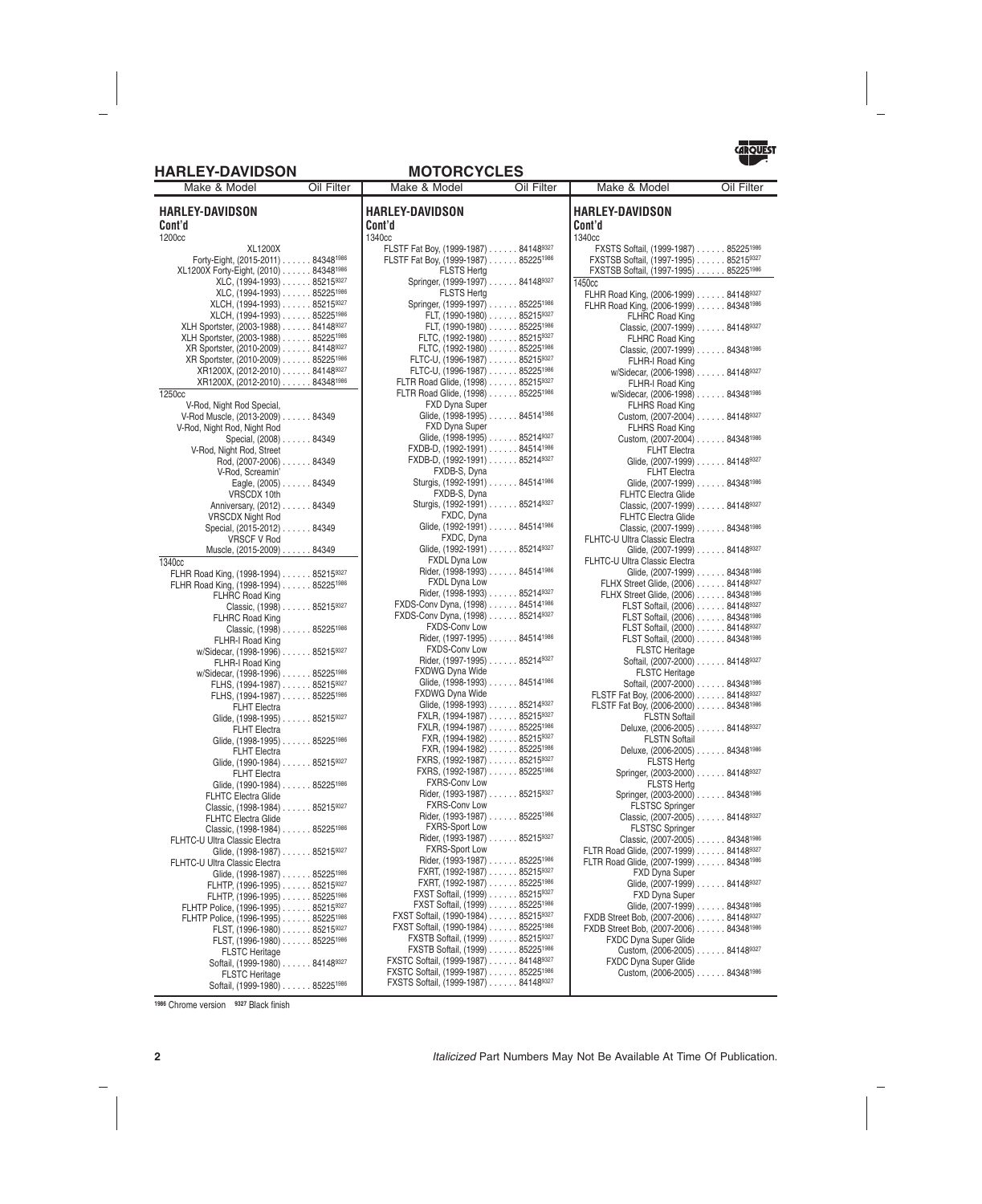Oil Filter | Make & Model Oil Filter

**MOTORCYCLES HARLEY-DAVIDSON**

| <b>ARQUEST</b>                                                     |            |
|--------------------------------------------------------------------|------------|
|                                                                    |            |
| Make & Model                                                       | Oil Filter |
|                                                                    |            |
| HARLEY-DAVIDSON                                                    |            |
| Cont'd                                                             |            |
| 1450cc                                                             |            |
| <b>FXDL Dyna Low</b><br>Rider, (2007-1999) 841489327               |            |
| <b>FXDL Dyna Low</b>                                               |            |
| Rider, (2007-1999) 84348 <sup>1986</sup>                           |            |
| FXDS-Conv Dyna, (2000-1999) 841489327                              |            |
| FXDS-Conv Dyna, (2000-1999) 84348 <sup>1986</sup>                  |            |
| <b>FXDWG Dyna Wide</b>                                             |            |
| Glide, (2007-1999) 841489327                                       |            |
| <b>FXDWG Dyna Wide</b>                                             |            |
| Glide, (2007-1999) 843481986                                       |            |
| FXDWGI, (2011) 841489327                                           |            |
| FXDWGI, (2011) 843481986                                           |            |
| <b>FXDX Dyna Glide</b>                                             |            |
| Sport, (2005-1999) 841489327                                       |            |
| <b>FXDX Dyna Glide</b>                                             |            |
| Sport, (2005-1999) 843481986                                       |            |
| <b>FXDXT Dyna</b>                                                  |            |
| T-Sport, (2003-2001) 841489327                                     |            |
| <b>FXDXT</b> Dyna                                                  |            |
| T-Sport, (2003-2001) 843481986                                     |            |
| <b>FXST Softail</b>                                                |            |
| Standard, (2007-2000) 841489327                                    |            |
| <b>FXST Softail</b>                                                |            |
| Standard, (2007-2000) 843481986                                    |            |
| <b>FXSTB Night</b>                                                 |            |
| Train, (2007-2001) 841489327                                       |            |
| <b>FXSTB Night</b>                                                 |            |
| Train, (2007-2001) 84348 <sup>1986</sup>                           |            |
| FXSTB Softail, (2000) 841489327<br>FXSTB Softail, (2000) 843481986 |            |
| FXSTC Softail Custom, (2007) 841489327                             |            |
| FXSTC Softail Custom, (2007) 843481986                             |            |
| <b>FXSTD Softail</b>                                               |            |
| Deuce, (2007-2000) 841489327                                       |            |
| <b>FXSTD Softail</b>                                               |            |
| Deuce, (2007-2000) 843481986                                       |            |
| <b>FXSTS Softail</b>                                               |            |
| Springer, (2007-2000) 841489327                                    |            |
| <b>FXSTS Softail</b>                                               |            |
| Springer, (2007-2000) 843481986                                    |            |
| 1584cc                                                             |            |

FLHR Road King, (2011-2007) ...... 841489327 FLHR Road King, (2011-2007) ...... 843481986 FLHRC Road King

FLHRC Road King

FLHRCI Road King

FLHRCI Road King

FLHT Electra Glide

FLHTC Electra Glide

FLHTC Electra Glide

FLHRI Road King, (2013-2010) ...... 841489327 FLHRI Road King, (2013-2010) ...... 843481986 FLHT Electra Glide

Standard, (2009-2008) . . . . . . 841489327

Standard, (2009-2008) . . . . . . 84348<sup>1986</sup>

Classic, (2011-2008) ...... 841489327

Classic, (2011-2008) ...... 843481986 FLHTC-I, (2013-2010) . . . . . . 841489327 FLHTC-I, (2013-2010) ...... 843481986

Glide, (2011-2008) . . . . . . 841489327

Glide, (2011-2008) . . . . . . 84348<sup>1986</sup>

Classic, (2011-2008) ...... 841489327

Classic, (2011-2008) ...... 843481986

Classic, (2010) ...... 841489327

Classic, (2010) ...... 843481986

| <b>HARLEY-DAVIDSON</b>                                                           |  |
|----------------------------------------------------------------------------------|--|
| Cont'd                                                                           |  |
| 1584cc                                                                           |  |
| FLHTC-UI, (2011-2010) 841489327<br>FLHTC-UI, (2011-2010) 843481986               |  |
| FLHTCUSE6 CVO Ultra                                                              |  |
| Classic Electra Glide, (2010) 841489327                                          |  |
| FLHTCUSE6 CVO Ultra                                                              |  |
| Classic Electra Glide, (2010) 84348 <sup>1986</sup>                              |  |
| <b>FLHX Street</b>                                                               |  |
| Glide, (2011-2007) 841489327                                                     |  |
| <b>FLHX Street</b>                                                               |  |
| Glide, (2011-2007) 843481986                                                     |  |
| FLSTC Heritage Softail                                                           |  |
| Classic, (2011-2008) 841489327<br><b>FLSTC Heritage Softail</b>                  |  |
| Classic, (2011-2008) 843481986                                                   |  |
| FLSTCI, (2013-2010) 841489327                                                    |  |
| FLSTCI, (2013-2010) 843481986                                                    |  |
| FLSTF Fat Boy, (2011-2007) 841489327                                             |  |
| FLSTF Fat Boy, (2011-2007) 843481986                                             |  |
| <b>FLSTFB Fat Boy</b>                                                            |  |
| Lo, (2011-2010) 841489327                                                        |  |
| <b>FLSTFB Fat Bov</b>                                                            |  |
| Lo, (2011-2010) 843481986                                                        |  |
| FLSTFI, (2013-2010) 841489327                                                    |  |
| FLSTFI, (2013-2010) 843481986                                                    |  |
| <b>FLSTN Softail</b><br>Deluxe, (2011-2007) 841489327                            |  |
| <b>FLSTN Softail</b>                                                             |  |
| Deluxe, (2011-2007) 84348 <sup>1986</sup>                                        |  |
| FLSTNI, (2013-2010) 841489327                                                    |  |
| FLSTNI, (2013-2010) 843481986                                                    |  |
| <b>FLSTSB Cross</b>                                                              |  |
| Bones, (2013-2010) 841489327                                                     |  |
| <b>FLSTSB Cross</b>                                                              |  |
| Bones, (2013-2010) 843481986                                                     |  |
| FLSTSE CVO Softail                                                               |  |
| Convertible, (2010) 841489327                                                    |  |
| <b>FLSTSE CVO Softail</b>                                                        |  |
| Convertible, (2010) 843481986                                                    |  |
| FLTR Road Glide, (2009-2008) 841489327<br>FLTR Road Glide, (2009-2008) 843481986 |  |
| <b>FLTRX Road Glide</b>                                                          |  |
| Custom, (2011-2010) 841489327                                                    |  |
| FLTRX Road Glide                                                                 |  |
| Custom, (2011-2010) 843481986                                                    |  |
| <b>FXCW Softail</b>                                                              |  |
| Rocker, (2009-2008) 841489327                                                    |  |
| FXCW Softail                                                                     |  |
| Rocker, (2009-2008) 843481986                                                    |  |
| <b>FXCWC Softail Rocker</b>                                                      |  |
| C, $(2013-2008)$ 841489327                                                       |  |
| <b>FXCWC Softail Rocker</b>                                                      |  |
| $C, (2013-2008) \ldots$ 84348 <sup>1986</sup><br><b>FXD Dyna Super</b>           |  |
| Glide, (2013-2008) 841489327                                                     |  |
| <b>FXD Dyna Super</b>                                                            |  |
| Glide, (2013-2008) 843481986                                                     |  |
| <b>FXDB Dyna Street</b>                                                          |  |
| Bob, (2013-2008) 841489327                                                       |  |
| <b>FXDB Dyna Street</b>                                                          |  |
| Bob, (2013-2008) 843481986                                                       |  |
| FXDBI Street Bob, (2013-2010) 841489327                                          |  |
| FXDBI Street Bob, (2013-2010) 84348 <sup>1986</sup>                              |  |
| FXDC Dyna Super Glide                                                            |  |
| Custom, (2013) 841489327                                                         |  |
| <b>FXDC Dyna Super Glide</b>                                                     |  |
| Custom, (2013-2012) 841489327                                                    |  |
|                                                                                  |  |

| iviake & iviouei                                          | <b>UIL FIILEI</b> |
|-----------------------------------------------------------|-------------------|
| <b>HARLEY-DAVIDSON</b><br>Cont'd                          |                   |
| 1584cc                                                    |                   |
| <b>FXDC Dyna Super Glide</b>                              |                   |
| Custom, (2013-2012) 843481986                             |                   |
| <b>FXDC Dyna Super Glide</b>                              |                   |
| Custom, (2013) 84348 <sup>1986</sup>                      |                   |
| FXDC Dyna Super Glide                                     |                   |
| Custom, (2011-2007) 841489327                             |                   |
| <b>FXDC Dyna Super Glide</b>                              |                   |
| Custom, (2011-2007) 84348 <sup>1986</sup>                 |                   |
| <b>FXDCI Super Glide</b>                                  |                   |
| Custom, (2011-2010) 841489327                             |                   |
| <b>FXDCI Super Glide</b><br>Custom, (2011-2010) 843481986 |                   |
| FXDF Dyna Fat                                             |                   |
| Bob, $(2011 - 2008)$ 841489327                            |                   |
| FXDF Dyna Fat                                             |                   |
| Bob, (2011-2008) 843481986                                |                   |
| FXDFSE2 CVO Dyna Fat                                      |                   |
| Bob, (2010) 841489327                                     |                   |
| FXDFSE2 CVO Dyna Fat                                      |                   |
| Bob, (2010) 843481986                                     |                   |
| FXDI Dyna Super Glide, (2010) 841489327                   |                   |
| FXDI Dyna Super Glide, (2010) 843481986                   |                   |
| <b>FXDL Dyna Low</b>                                      |                   |
| Rider, (2009-2008) 841489327                              |                   |
| <b>FXDL Dyna Low</b>                                      |                   |
| Rider, (2009-2008) 84348 <sup>1986</sup>                  |                   |
| <b>FXDWG Dvna Wide</b><br>Glide, (2011-2008) 841489327    |                   |
| <b>FXDWG Dyna Wide</b>                                    |                   |
| Glide, (2011-2008) 843481986                              |                   |
| FXDWGI Dyna Wide                                          |                   |
| Glide, (2011-2010) 841489327                              |                   |
| FXDWGI Dyna Wide                                          |                   |
| Glide, (2011-2010) 843481986                              |                   |
| <b>FXSTB Softail Cross</b>                                |                   |
| Bones, (2010) 841489327                                   |                   |
| <b>FXSTB Softail Cross</b><br>Bones, (2010) 843481986     |                   |
| <b>FXSTB Softail Night</b>                                |                   |
| Train, (2009-2008) 841489327                              |                   |
| <b>FXSTB Softail Night</b>                                |                   |
| Train, (2009-2008) 84348 <sup>1986</sup>                  |                   |
| <b>FXSTC Softail</b>                                      |                   |
| Custom, (2010-2008) 841489327                             |                   |
| <b>FXSTC Softail</b>                                      |                   |
| Custom, (2010-2008) 84348 <sup>1986</sup>                 |                   |
| FXSTCI Softail Custom, (2010) 841489327                   |                   |
| FXSTCI Softail Custom, (2010) 843481986                   |                   |
| 1690cc                                                    |                   |
| FLD Dyna<br>Switchback, (2015-2012) 841489327             |                   |
| FLD Dyna                                                  |                   |
| Switchback, (2015-2012) 843481986                         |                   |
| FLHR Road King, (2015-2012) 841489327                     |                   |
| FLHR Road King, (2015-2012) 843481986                     |                   |
| <b>FLHRC Road King</b>                                    |                   |
| Classic, (2013-2012) 841489327                            |                   |
| FLHRC Road King                                           |                   |
| Classic, (2013-2012) 84348 <sup>1986</sup>                |                   |
| FLHRCI Road King<br>Classic, (2013-2011) 841489327        |                   |
| FLHRCI Road King                                          |                   |
| Classic, (2013-2011) 843481986                            |                   |
| FLHTC Electra Glide                                       |                   |
| Classic, (2013-2012) 841489327                            |                   |
| FLHTC Electra Glide                                       |                   |
| Classic, (2013-2012) 843481986                            |                   |

**<sup>1986</sup>** Chrome version **<sup>9327</sup>** Black finish

FLHTCU Ultra Classic Electra

FLHTCU Ultra Classic Electra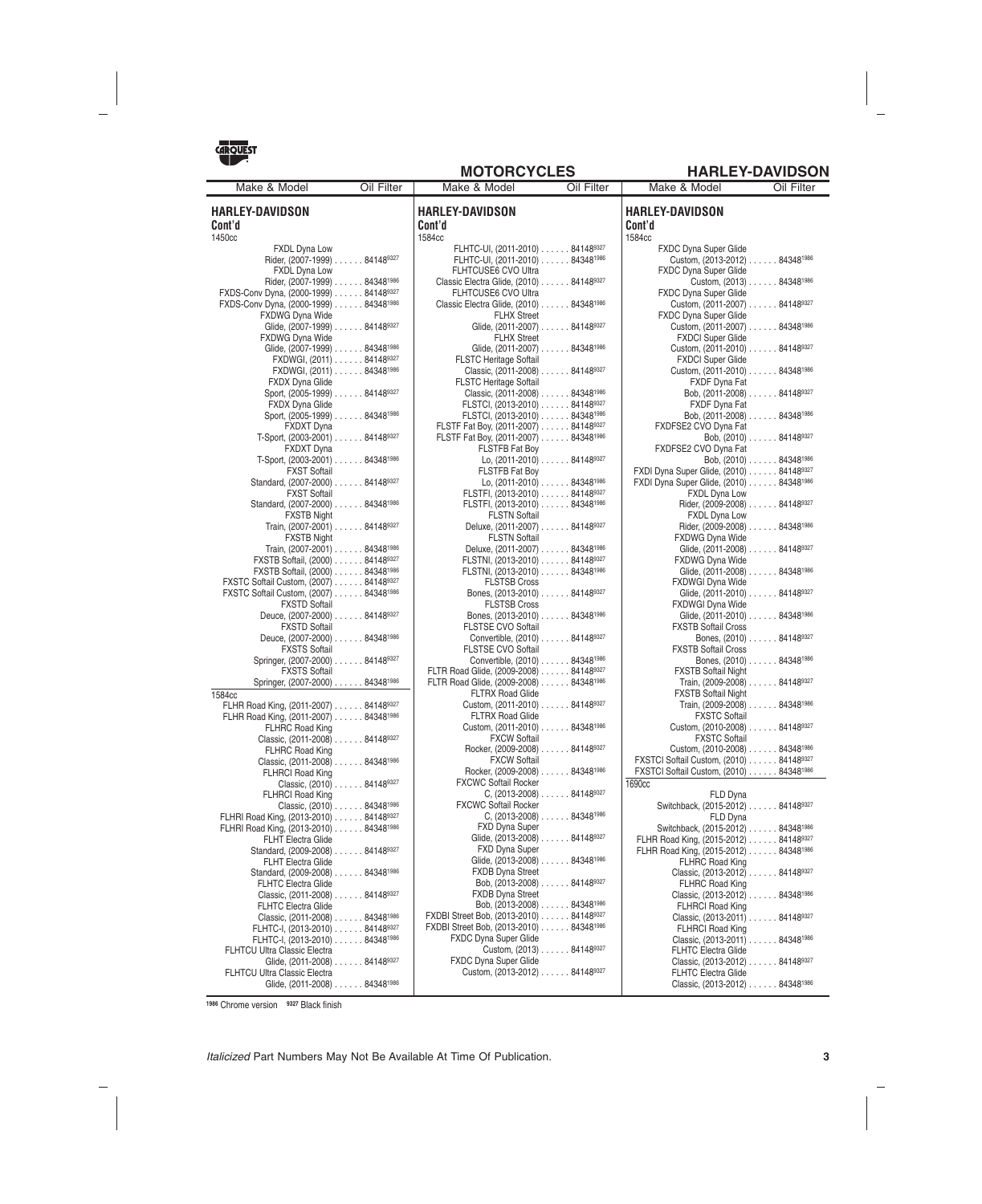### **HONDA MOTORCYCLES**



**HARLEY-DAVIDSON Cont'd** 1690cc FLHTCU Ultra Classic Electra Glide, (2015-2012) . . . . . . 841489327 FLHTCU Ultra Classic Electra Glide, (2015-2012) . . . . . . 84348<sup>1986</sup> FLHTCUTG Tri Glide Ultra Classic, (2015-2009) ...... 841489327 FLHTCUTG Tri Glide Ultra Classic, (2015-2009) ...... 843481986 FLHTK Electra Glide Ultra Unlimited, (2015-2010) . . . . . . 841489327 FLHTK Electra Glide Ultra Unlimited, (2015-2010) . . . . . . 84348<sup>1986</sup> FLHTXXX Street Glide Trike, (2011-2010) . . . . . . 841489327 FLHTXXX Street Glide Trike, (2011-2010) . . . . . . 84348<sup>1986</sup> FLHX Street Glide, (2015-2012) . . . . . . 841489327 FLHX Street Glide, (2015-2012) . . . . . . 84348<sup>1986</sup> FLHXXX Street Glide Trike, (2013-2010) ...... 841489327 FLHXXX Street Glide Trike, (2013-2010) ...... 843481986 FLRT Freewheeler, (2015) ...... 841489327 FLRT Freewheeler, (2015) ...... 84348<sup>1986</sup><br>S. Softail Slim (2015-2012) 841489327 FLS Softail Slim, (2015-2012) . . . . . . FLS Softail Slim, (2015-2012) ...... 843481986 FLSTC Heritage Softail Classic, (2015-2012) ...... 841489327 FLSTC Heritage Softail Classic, (2015-2012) ...... 843481986 FLSTF, (2015-2012) ...... 841489327 FLSTF, (2015-2012) ...... 843481986 FLSTFB Fat Boy Lo, (2015-2012) . . . . . . 841489327 FLSTFB Fat Boy Lo, (2015-2012) ...... 843481986 **FLSTN Softail** Deluxe, (2015-2012) . . . . . . 841489327 **FLSTN Softail** Deluxe, (2015-2012) . . . . . . 84348<sup>1986</sup> FLTRU Road Glide Ultra, (2011) . . . . . . 841489327 FLTRU Road Glide Ultra, (2011) . . . . . . 84348<sup>1986</sup> FLTRX Road Glide Custom, (2015) . . . . . . 841489327 FLTRX Road Glide Custom, (2015) ...... 843481986 FLTRX Road Glide Custom, (2013-2012) . . . . . . 841489327 FLTRX Road Glide Custom, (2013-2012) ...... 843481986 FLTRXS Road Glide Special, (2015) . . . . . . 841489327 FLTRXS Road Glide Special, (2015) . . . . . . 84348<sup>1986</sup> FXDB Dyna Street Bob, (2015-2014) ...... 841489327 FXDB Dyna Street Bob, (2015-2014) ...... 843481986 FXDBI Street Bob, (2014) ...... 841489327 FXDBI Street Bob, (2014) ...... 843481986 FXDC Dyna Super Glide Custom, (2014) . . . . . . 841489327 **HA** Con 169 180 1803 Make & Model **Oil Filter | Make & Model Oil Filter** 

| ARLEY-DAVIDSON<br>ont'd                                               |  |
|-----------------------------------------------------------------------|--|
| 90cc                                                                  |  |
| FXDC Dyna Super Glide<br>Custom, (2014) 843481986                     |  |
| <b>FXDF Dyna Fat</b><br>Bob, (2015-2012) 841489327                    |  |
| <b>FXDF Dyna Fat</b><br>Bob, (2015-2012) 84348 <sup>1986</sup>        |  |
| <b>FXDL Dyna Low</b><br>Rider, (2015-2014) 841489327                  |  |
| <b>FXDL Dyna Low</b><br>Rider, (2015-2014) 843481986                  |  |
| <b>FXDWG Dyna Wide</b><br>Glide, (2015-2012) 841489327                |  |
| <b>FXDWG Dyna Wide</b><br>Glide, (2015-2012) 843481986                |  |
| FXS Blackline, (2012) 841489327                                       |  |
|                                                                       |  |
| FXS Blackline, (2012) 843481986                                       |  |
| FXSB Breakout, (2015-2013) 841489327                                  |  |
| FXSB Breakout, (2015-2013) 843481986                                  |  |
| 00cc                                                                  |  |
| <b>FLHTCUSE7 CVO Ultra</b>                                            |  |
| Classic Electra Glide, (2012) 841489327                               |  |
| <b>FLHTCUSE7 CVO Ultra</b>                                            |  |
| Classic Electra Glide, (2012) 843481986<br><b>FLHXSE3 CVO Street</b>  |  |
| Glide, (2013-2012) 841489327<br>FLHXSE3 CVO Street                    |  |
| Glide, (2013-2012) 843481986<br>FLSTSE3 CVO Softail                   |  |
| Convertible, (2012) 841489327<br>FLSTSE3 CVO Softail                  |  |
| Convertible, (2012) 843481986                                         |  |
| FXDF Fat Bob, (2013-2010) 841489327                                   |  |
| FXDF Fat Bob, (2013-2010) 843481986                                   |  |
| 03сс                                                                  |  |
| FLHRSE CVO Road                                                       |  |
| King, (2014) 841489327                                                |  |
| FLHRSE CVO Road                                                       |  |
| King, (2014) 843481986                                                |  |
| FLHTCUS Ultra Classic Electra<br>Glide, (2010-2007) 841489327         |  |
| FLHTCUS Ultra Classic Electra<br>Glide, (2010-2007) 843481986         |  |
| <b>FLHTCUSE6 CVO Ultra</b><br>Classic Electra Glide, (2011) 841489327 |  |
| FLHTCUSE6 CVO Ultra<br>Classic Electra Glide, (2011) 843481986        |  |
| <b>FLHTKSE CVO Ultra</b><br>Limited, (2015-2014) 841489327            |  |
| FLHTKSE CVO Ultra<br>Limited, (2015-2014) 843481986                   |  |
| <b>FLHXSE CVO Strret</b><br>Glide, (2015) 841489327                   |  |
| <b>FLHXSE CVO Strret</b><br>Glide, (2015) 843481986                   |  |
| <b>FLHXSE2 CVO Street</b><br>Glide, (2013-2010) 841489327             |  |
| <b>FLHXSE2 CVO Street</b><br>Glide, (2013-2010) 843481986             |  |
| <b>FLSTNSE CVO Softail</b><br>Deluxe, (2015-2014) 841489327           |  |
| <b>FLSTNSE CVO Softail</b><br>Deluxe, (2015-2014) 843481986           |  |
| FLSTSE2 CVO Softail<br>Convertible, (2011) 841489327                  |  |
| <b>FLSTSE2 CVO Softail</b><br>Convertible, (2011) 843481986           |  |
|                                                                       |  |

| Make & Model                                             | Oil Filter |
|----------------------------------------------------------|------------|
| <b>HARLEY-DAVIDSON</b><br>Cont'd                         |            |
| 1803cc                                                   |            |
| <b>FLTRSE Road</b>                                       |            |
| Glide, (2010-2007) 841489327                             |            |
| <b>FLTRSE Road</b>                                       |            |
| Glide, (2010-2007) 843481986                             |            |
| <b>FLTRSXE CVO Road Glide</b>                            |            |
| Custom, (2012) 841489327                                 |            |
| <b>FLTRSXE CVO Road Glide</b>                            |            |
| Custom, (2012) 84348 <sup>1986</sup>                     |            |
| <b>FLTRUSE CVO Road Glide</b>                            |            |
| Ultra, (2015) 841489327                                  |            |
| <b>FLTRUSE CVO Road Glide</b>                            |            |
| Ultra, (2015) 843481986                                  |            |
| FLTRUSE CVO Road Glide                                   |            |
| Ultra, (2011) 841489327                                  |            |
| FLTRUSE CVO Road Glide                                   |            |
| Ultra, (2011) 843481986                                  |            |
| FXDFSE Fat Bob, (2010-2007) 841489327                    |            |
| FXDFSE Fat Bob, (2010-2007) 843481986                    |            |
| <b>FXSBSE CVO</b>                                        |            |
| Breakout, (2014) 841489327                               |            |
| <b>FXSBSE CVO</b>                                        |            |
| Breakout, (2014) 843481986                               |            |
| <b>FXSTSS Softail</b>                                    |            |
| Springer, (2010-2007) 841489327                          |            |
| <b>FXSTSS Softail</b>                                    |            |
| Springer, (2010-2007) 843481986                          |            |
| HONDA                                                    |            |
| 150 <sub>cc</sub>                                        |            |
|                                                          |            |
| CRF150R, (2015-2012) 84671<br>CRF150R, (2010-2008) 84671 |            |
| 200cc                                                    |            |
|                                                          |            |
| XR200R, (2001-1984) 89944                                |            |
| 250cc                                                    |            |
| CBR250R, (2013-2011) 89994                               |            |
| CRF250L, (2014-2013) 89994                               |            |
| CRF250R, (2015-2004) 84671                               |            |
| CRF250X, (2013-2012) 84671                               |            |
| CRF250X, (2010-2005) 84671                               |            |
| NX250, (1990-1988) 89944                                 |            |
| <b>VTR250</b>                                            |            |
| Interceptor, (1990-1988) 89938                           |            |
| XL250R, (1987-1984) 89944                                |            |
| XR250L, (1996-1991) 89944                                |            |
| XR250R, (2004-1984) 89944                                |            |
| 300cc                                                    |            |
| CB300F, (2015) 89994                                     |            |
| CBR300R, (2015) 89994                                    |            |
| NSS300 Forza                                             |            |
| (Scooter), (2014) 94000                                  |            |
| 350cc                                                    |            |
| XL350R, (1985-1984) 89944                                |            |
| XR350R, (1985-1983) 89944                                |            |
| 400cc                                                    |            |
| CB400A Hondamatic, (1978) 89939                          |            |
| CB400F Super                                             |            |
| Sport, (1990-1989) 94000                                 |            |
| CB400F Super                                             |            |
| Sport, (1977-1976) 89940                                 |            |
| CB400T Hawk, (1981-1976) 89939                           |            |
| <b>CM400A</b>                                            |            |
| Hondamatic, (1981-1979) 89939                            |            |
| CM400C Custom, (1981) 89939                              |            |
| CM400E, (1981-1980) 89939                                |            |
| CM400T, (1981-1979) 89939                                |            |
| XR400R, (2004-1996) 89944                                |            |
|                                                          |            |

**<sup>1986</sup>** Chrome version **<sup>9327</sup>** Black finish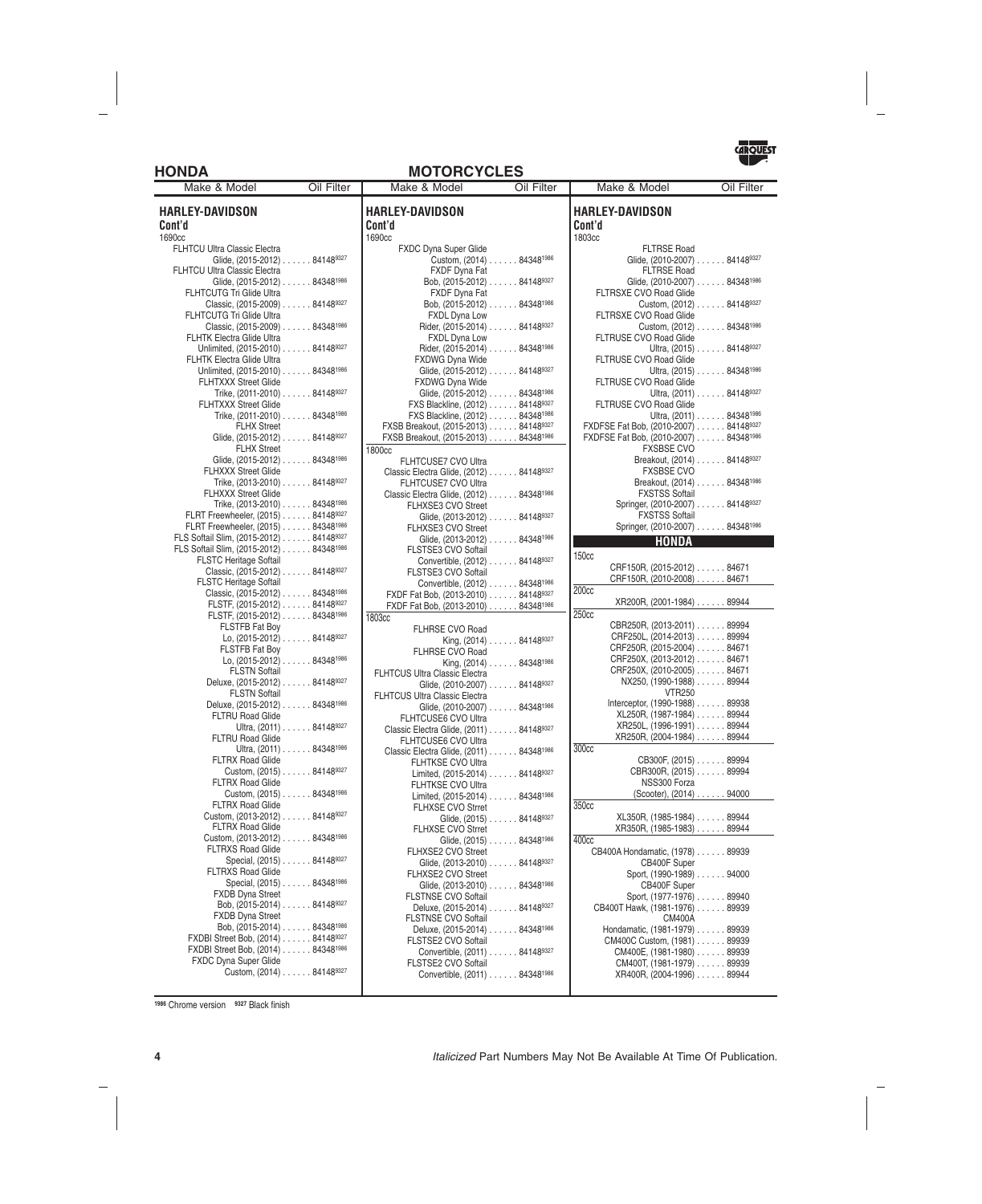

|  |  |  |  | <b>MOTORCYCLES</b> |
|--|--|--|--|--------------------|
|--|--|--|--|--------------------|

| Make & Model                                               | Oil Filter | Make & Model                                                          | Oil Filter | Make & Model                             | Oil Filter |
|------------------------------------------------------------|------------|-----------------------------------------------------------------------|------------|------------------------------------------|------------|
| <b>HONDA Cont'd</b><br>450cc                               |            | <b>HONDA Cont'd</b><br>680 <sub>cc</sub>                              |            | <b>HONDA Cont'd</b><br>900cc             |            |
| <b>CB450SC</b>                                             |            | NT700V Veradero, (2011-2010) 94000                                    |            | CB900F Super                             |            |
| Nighthawk, (1986-1982) 89939                               |            | NT700VA ABS, (2011-2010) 94000                                        |            | Sport, (1982-1981) 89940                 |            |
| CB450T Hawk, (1982) 89939                                  |            | <b>700cc</b>                                                          |            | CBR900RR, (1999-1993) 94000              |            |
| $CM450, (1983-1982) \ldots$ 89939                          |            | <b>CB700SC Nighthawk</b>                                              |            | 929 <sub>cc</sub>                        |            |
| <b>CM450A</b>                                              |            | $S, (1986-1984) \ldots$ 85334                                         |            | CBR929RR, (2001-2000) 94000              |            |
| Hondamatic, (1983-1982) 89939                              |            | CTX700, CTX700N, (2014) 94000                                         |            | 954cc                                    |            |
| CM450C Custom, (1982) 89939                                |            | $DN-01$ , $(2009)$ 94000                                              |            | CBR954RR, (2003-2002) 94000              |            |
| CMX450C, (1987-1986) 89939                                 |            | NC700J NM4, (2015) 94000                                              |            | 1000cc                                   |            |
| CRF450R, (2015-2004) 84671                                 |            | $NC700X$ , $(2014)$ 94000                                             |            | CB1000, (1995-1994) 94000                |            |
| CRF450X, (2014-2012) 84671                                 |            | $NSA700, (2009) \ldots$ 94000                                         |            | CB1000 Custom, (1983) 89940              |            |
| CRF450X, (2010-2005) 84671                                 |            | <b>VF700C</b>                                                         |            | CB1000R, (2014-2011) 94000               |            |
| 500cc                                                      |            | Interceptor, (1987-1984) 85334                                        |            | CB1000R/RA, (2012-2008) 94000            |            |
| CB500F, (2014-2013) 94000                                  |            | VF700F, (1985-1984) 85334                                             |            | CBF1000, (2010) 94000                    |            |
| CB500X, (2014) 94000                                       |            | VF700S Sabre, (1985-1984) 85334                                       |            | CBR1000F, (1996-1987) 94000              |            |
| CBR500R, (2014-2013) 94000                                 |            | VFR700F                                                               |            | CBR1000RR, (2014-2008) 94000             |            |
| CX500, (1979-1978) 89938                                   |            | Interceptor, (1987-1986) 85334                                        |            | CBR1000RR, (2007-2004) 94000             |            |
| CX500C Custom, (1982-1979) 89938                           |            | VT700C Shadow, (1987-1984) 85334                                      |            | CBR1000RR ABS, (2013-2004) 94000         |            |
| CX500D Deluxe, (1981-1979) 89938                           |            | 750 <sub>cc</sub>                                                     |            | GL1000 Gold                              |            |
| $CX500TC, (1982) \ldots$ 89938                             |            | CB750 Nighthawk, (2004-1991) 94000                                    |            | Wing, (1979-1975) 89940                  |            |
| GB500, (1990-1989) 89944                                   |            | CB750 Nighthawk, (1983-1976) 89940                                    |            | RVT1000R RC51, (2006-2000) 94000         |            |
| GL500 Silver                                               |            | CB750C Custom, (1982-1980) 89940                                      |            | VF1000F Interceptor, (1984) 85334        |            |
| Wing, $(1982 - 1981)$ 89938                                |            | CB750SC                                                               |            | VF1000R, (1986-1985) 85334               |            |
| GL500I Silver Wing                                         |            | Nighthawk, (1983-1982) 89940                                          |            | VTR1000F Super                           |            |
| $I, (1982-1981) \ldots$ 89938                              |            | RVF750R, RC45, (1994) 94000                                           |            | Hawk, (2005-2003) 94000                  |            |
| VF500C Magna, (1985-1984) 85334                            |            | VF750 Magna, (2002-1999) 94000                                        |            | VTR1000F Super                           |            |
| <b>VF500F</b>                                              |            | VF750C Magna, (1998-1994) 94000                                       |            | Hawk, (2002-1998) 94000                  |            |
| Interceptor, (1986-1984) 85334                             |            | VF750C Magna, (1988) 85334                                            |            | 1050cc                                   |            |
| VT500C Shadow, (1986-1983) 85334                           |            | VF750C Magna, (1983-1982) 85334                                       |            | $CBX, (1982-1979) \ldots$ 89940          |            |
| VT500FT Ascot, (1984-1983) 85334                           |            | VF750C2 Magna, (1998-1997) 94000                                      |            | 1100 <sub>cc</sub>                       |            |
| XR500R, (1984-1981) 89944                                  |            | VF750CD Magna                                                         |            | CB1100, CB1100A Deluxe                   |            |
| 550cc                                                      |            | Deluxe, (1996-1995) 94000                                             |            | ABS, (2014-2013) 94000                   |            |
| CB550, (1983) 89940                                        |            | <b>VF750F</b>                                                         |            | CB1100F Super Sport, (1983) 89940        |            |
| CB550, (1978-1976) 89940                                   |            | Interceptor, (1984-1983) 85334                                        |            | CBR1100XX, (2002-1997) 94000             |            |
| 600cc                                                      |            | VF750S Sabre, (1983-1982) 85334                                       |            | GL1100 Gold                              |            |
| CB600F 599, (2006-2004) 94000                              |            | VFR750F                                                               |            | Wing, (1983-1979) 89940                  |            |
| CB600RR ABS, (2011-2008) 94000                             |            | Interceptor, $(1997-1990)$ 94000<br>VFR750F Interceptor, (1986) 85334 |            | GL1100A Gold                             |            |
| CBR600F, (1990-1987) 94000                                 |            |                                                                       |            | Wing, (1983-1982) 89940                  |            |
| CBR600F2, (1994-1991) 94000                                |            | VFR750R, (1990) 94000<br>VT750 Shadow, (2004-1998) 94000              |            | GL1100I Gold Wing                        |            |
| CBR600F3, (1998-1995) 94000                                |            | VT750 Shadow, (1983) 85334                                            |            | Interstate, (1983-1980) 89940            |            |
| CBR600F4i, (2006-2001) 94000                               |            | VT750 Shadow                                                          |            | ST1100, (2002-1991) 94000                |            |
| CBR600RR, (2014-2008) 94000<br>CBR600RR, (2007-2004) 94000 |            | Aero, (2014-2004) 94000                                               |            | ST1100A, (1998-1992) 94000               |            |
| FSC600 Silver Wing                                         |            | VT750 Shadow                                                          |            | VF1100C Magna, (1986-1983) 85334         |            |
| (Scooter), (2013-2009) 94000                               |            | Aero, (2009-2005) 94000                                               |            | VF1100S Sabre, (1985-1984) 85334         |            |
| FSC600 Silver Wing                                         |            | VT750 Shadow Phantom,                                                 |            | VT1100 Shadow, (2007-1995) 94000         |            |
| (Scooter), (2008-2005) 94000                               |            |                                                                       |            | VT1100C Shadow, (1997-1989) 94000        |            |
| VT600C Shadow                                              |            | VT750 Shadow                                                          |            | VT1100C Shadow, (1988-1985) 85334        |            |
| $V L X, (2007-1988) \ldots$ 94000                          |            | Spirit, (2014-2012) 94000                                             |            | VT1100C Shadow,                          |            |
| VT600CD Shadow                                             |            | VT750 Shadow                                                          |            | Aero, (1998) 94000                       |            |
| $VLX, (1998-1993) \ldots$ 94000                            |            | Spirit, (2009-2005) 94000                                             |            | VT1100C2<br>Shadow, (1998-1995) 94000    |            |
| XL600R, (1987-1983) 89944                                  |            | VT750C2B Shadow                                                       |            | VT1100T Shadow, (1998) 94000             |            |
| XL600V Transalp, (1990-1989) 94000                         |            | Pahntom, (2014-2008) 94000                                            |            | 1200cc                                   |            |
| XR600R, (1998-1985) 89944                                  |            | VT750RS Shadow                                                        |            |                                          |            |
| 650cc                                                      |            | $RS, (2014-2009) \ldots$ 94000                                        |            | GL1200/L Gold<br>Wing, (1985-1984) 89940 |            |
| CB650, (1982-1979) 89940                                   |            | 800cc                                                                 |            | GL1200A                                  |            |
| CB650C Custom, (1981-1980) 89940                           |            | PC800 Pacific                                                         |            | Aspencade, (1987-1984) 89940             |            |
| CB650SC                                                    |            | Coast, (1997-1994) 94000                                              |            | GL1200I                                  |            |
| Nighthawk, (1985-1982) 89940                               |            | PC800 Pacific                                                         |            | Interstate, $(1987-1984)$ 89940          |            |
| CBR650F, (2014) 94000                                      |            | Coast, (1990-1989) 94000                                              |            | GL12SE-i, (1986) 89940                   |            |
| CX650C Custom, (1983) 89938                                |            | VFR800F Interceptor, (2014) 94000                                     |            | <b>VFR1200F</b>                          |            |
| CX650T Turbo, (1983) 89938                                 |            | VFR800F Interceptor, (2009) 94000                                     |            | Interceptor, $(2013-2012)$ 94000         |            |
| GL650 Silver Wing, (1983) 89938                            |            | VFR800F                                                               |            | VFR1200F Interceptor, (2010) 94000       |            |
| GL650I Silver Wing I, (1983) 89938                         |            | Interceptor, $(2008-1998)$ 94000                                      |            | 1300cc                                   |            |
| NT650 Hawk GT, (1991-1988) 94000                           |            | VT800 Shadow, (1988) 85334                                            |            | $CTX1300, (2014) \ldots$ 94000           |            |
| NX650, (1989-1988) 89944                                   |            | 900cc                                                                 |            | ST1300, ST1300 ABS, (2014) 94000         |            |
| XR650L, (2014-1993) 89944                                  |            | CB900C Custom, (1982-1980) 89940                                      |            | ST1300, ST1300 ABS, (2012) 94000         |            |
| XR650R, (2008-2000) 89944                                  |            | CB900F 919, (2007-2006) 94000                                         |            |                                          |            |

CB900F 919, (2005-2002) ...... 94000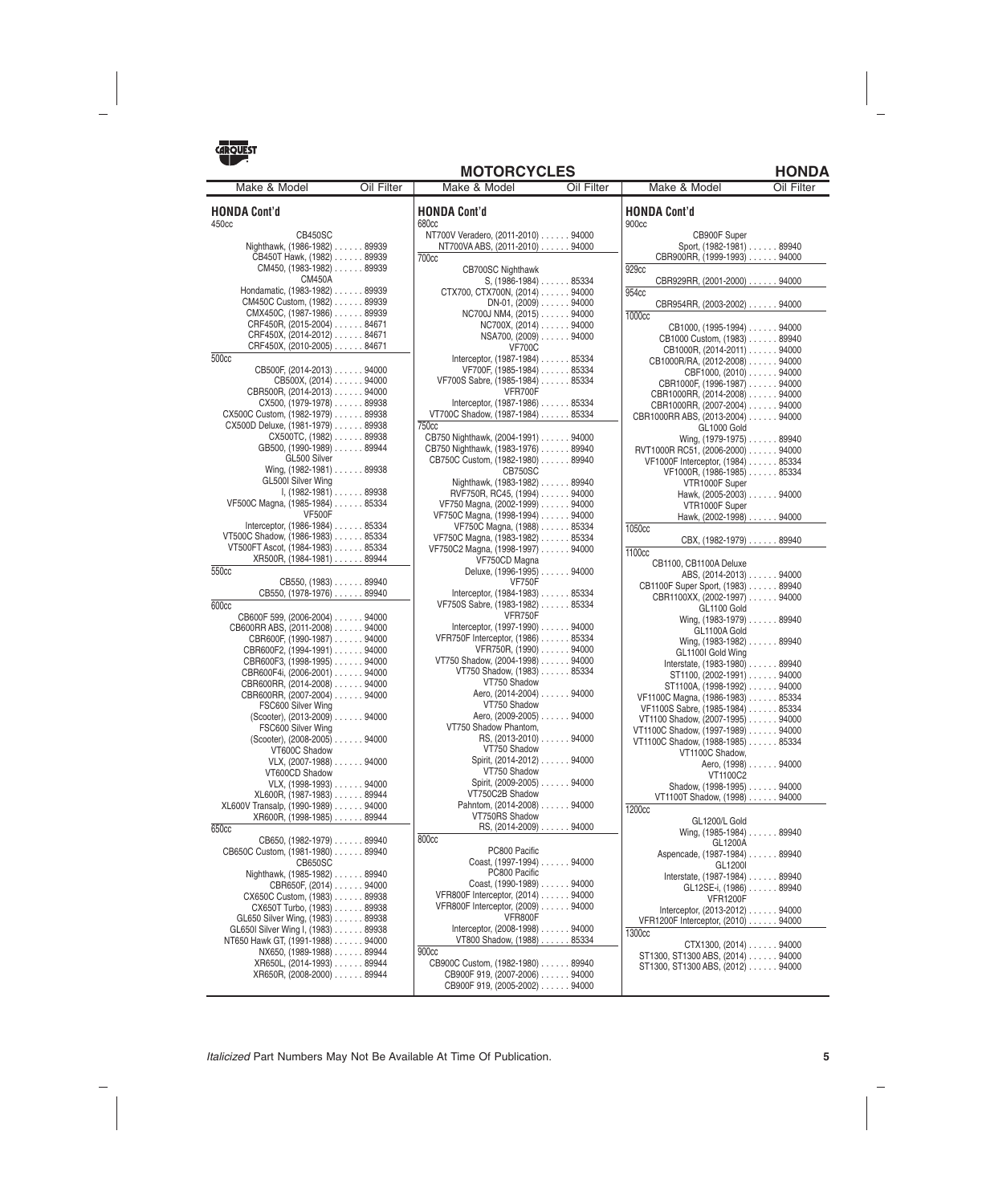### **KAWASAKI MOTORCYCLES**



| Make & Model                                                               | Oil Filter | Make & Model                                                           | Oil Filter | Make & Model                                                       | Oil Filter          |
|----------------------------------------------------------------------------|------------|------------------------------------------------------------------------|------------|--------------------------------------------------------------------|---------------------|
| <b>HONDA Cont'd</b><br>1300cc                                              |            | <b>KAWASAKI Cont'd</b><br><b>125cc</b>                                 |            | <b>KAWASAKI Cont'd</b><br>600cc                                    |                     |
| ST1300, ST1300                                                             |            | <b>BN125 Eliminator</b>                                                |            | ZX600 Ninja                                                        |                     |
| ABS, (2010-2009) 94000                                                     |            | 125, $(2009-2001)$ 89994                                               |            | ZX-6R, (2000-1995) 85358                                           |                     |
| ST1300, ST1300                                                             |            | KLX125, (2006-2005) 89949                                              |            | ZX600 Ninja                                                        |                     |
| ABS, (2008-2003) 94000                                                     |            | 144cc                                                                  |            | ZX-6RR, (2006-2003) 85358                                          |                     |
| $VT1300, (2010) \ldots$ 94000<br><b>VT1300CR</b>                           |            | KLX140, (2015-2011) 89944                                              |            | ZX600 ZZR600, (2008-2007) 85358<br>ZX600 ZZR600, (2006-2005) 85358 |                     |
| Stateville, (2014-2010) 94000                                              |            | KLX140, (2009-2008) 89944<br>KLX140L, (2015-2011) 89944                |            | ZX600 ZZR600, (2004-2003) 85358                                    |                     |
| VT1300CRA Stateville                                                       |            | KLX140L, (2009-2008) 89944                                             |            | 636cc                                                              |                     |
| ABS, (2013-2010) 94000                                                     |            | 200 <sub>cc</sub>                                                      |            | ZX636 Ninja                                                        |                     |
| VT1300CS Sabre, (2014-2010) 94000                                          |            | KLT200, (1984-1981) 89950                                              |            | ZX-6R, (2015-2013) 85358                                           |                     |
| VT1300CSA Sabre                                                            |            | KZ200, (1979-1977) 89950                                               |            | ZX636 Ninja                                                        |                     |
| ABS, (2013-2010) 94000                                                     |            | 250 <sub>cc</sub>                                                      |            | ZX-6R, (2006-2003) 85358                                           |                     |
| <b>VT1300CT</b>                                                            |            | EL250 Eliminator, (1993-1988) 89941                                    |            | 650 <sub>cc</sub>                                                  |                     |
| Interstate, (2014-2010) 94000                                              |            | EX250 Ninja                                                            |            | EJ650 W650, (2001-2000) 853582280                                  |                     |
| VT13CX Fury, (2014-2010) 94000                                             |            | 250R, (2013-1986) 89941                                                |            | ER650 ER-6n, (2010-2009) 85358                                     |                     |
| VT13CXA Fury<br>ABS, (2013-2010) 94000                                     |            | KL250, (1984-1978) 89950                                               |            | EX650 Ninja                                                        |                     |
| VTX1300, (2010-2009) 94000                                                 |            | KL250, KLR250, (1999-1985) 89951                                       |            | 650R, $(2015-2006)$ 85358<br>KL650 KLR650, (2015-1987) 89951       |                     |
| VTX1300, (2008-2003) 94000                                                 |            | KL250D, KLR250, (2002-2000) 89951<br>KL250G Super Sherpa, (2009) 89994 |            | KLE650 Versys, (2014-2011) 85358                                   |                     |
| 1500cc                                                                     |            | KL250G Super                                                           |            | KLE650 Versys, (2011-2010) 85358                                   |                     |
| GL1500 Gold                                                                |            | Sherpa, (2003-2000) 89994                                              |            | KLE650 Versys, (2010-2009) 85358                                   |                     |
| Wing, (1990-1988) 94000                                                    |            | KLR250, (2005-2003) 89951                                              |            | KLE650 Versys, (2009-2008) 85358                                   |                     |
| GL1500A                                                                    |            | KLT250, (1985-1982) 89950                                              |            | KLE650 Versys, (2008) 85358                                        |                     |
| Aspencade, (2000-1991) 94000                                               |            | KLX250, (1980-1979) 89950                                              |            | KLR650, (2015-2010) 89951                                          |                     |
| GL1500C                                                                    |            | KLX250.                                                                |            | KLX650, (1996-1993) 89951                                          |                     |
| Valkyrie, (2002-1997) 94000                                                |            | KLX250R, (1996-1994) 89994                                             |            | KLX650R, (1996-1993) 89951                                         |                     |
| GL1500I                                                                    |            | KLX250,                                                                |            | KZ650, (1979-1977) 89941                                           |                     |
| Interstate, (1996-1991) 94000<br>GL1500SE Gold                             |            | KLX250S, (2014-2006) 89994                                             |            | KZ650 CSR, (1983-1981) 89941                                       |                     |
| Wing, (2000-1990) 94000                                                    |            | KX250F, (2015-2004) 849329419                                          |            | KZ650 LTD, (1980) 89941<br><b>700cc</b>                            |                     |
| 1800cc                                                                     |            | KZ250, CSR, LTD, (1983-1980) 89950<br>300cc                            |            |                                                                    | KZ700, (1984) 89941 |
| GL1800 Gold                                                                |            | EX300A Ninja                                                           |            | VN700 Vulcan, (1985) 85334                                         |                     |
| Wing, (2014-2008) 94000                                                    |            | $300, (2015-2013) \ldots$ . 85358                                      |            | ZN700 LTD, (1985-1984) 89941                                       |                     |
| GL1800 Gold                                                                |            | KLX300R, (2008-1997) 89994                                             |            | 750cc                                                              |                     |
| Wing, (2007-2001) 94000                                                    |            | 400cc                                                                  |            | KZ750 LTD, (1984) 899431682                                        |                     |
| GL1800C Gold Wing                                                          |            | KZ400, (1979-1974) 89941                                               |            | KZ750 LTD, (1983-1980) 899411683                                   |                     |
| Valkyrie, (2014) 94000                                                     |            | KZ400-D, (1977-1974) 89941                                             |            | KZ750 LTD, (1983-1980) 899431682                                   |                     |
| $VTX1800, (2009) \ldots$ 94000<br>VTX1800, (2008-2002) 94000               |            | 440 <sub>cc</sub>                                                      |            | KZ750 LTD, (1979-1976) 899431682                                   |                     |
|                                                                            |            | KZ440, (1983-1980) 89941                                               |            | KZ750, Spectre, (1984-1982) 89941                                  |                     |
| <b>INDIAN</b>                                                              |            | 450cc                                                                  |            | KZ750-M, CSR, (1982) 89943<br>KZ750-R, GPz, (1982) 89941           |                     |
| 1130cc                                                                     |            | EN450 454 LTD, (1990-1985) 85334                                       |            | VN750 Vulcan                                                       |                     |
| Scout, $(2015)$ 85358                                                      |            | KLX450R, (2009-2008) 89944                                             |            | 750, (2006-1994) 85358                                             |                     |
| 1442cc                                                                     |            | KX450F, (2015-2006) 89994<br>500cc                                     |            | VN750 Vulcan                                                       |                     |
| Chief, (2001-1999) 852159327                                               |            | <b>EN500 Vulcan 500</b>                                                |            | 750, (1993-1986) 85334                                             |                     |
| Chief, $(2001-1999)$ 85225 <sup>1986</sup><br>Scout, (2003-2001) 852159327 |            | LTD, $(2009-2004)$ 85358                                               |            | ZR750, (2006-2005) 85358                                           |                     |
| Scout, (2003-2001) 85225 <sup>1986</sup>                                   |            | EN500 Vulcan 500                                                       |            | ZR750 Zephyr, (1993-1991) 89941                                    |                     |
| Spirit, (2003-2001) 852159327                                              |            | $LTD$ , (2002-1990) $\ldots \ldots 85358$                              |            | ZR750 ZR-7, (2000) 89941                                           |                     |
| Spirit, (2003-2001) 85225 <sup>1986</sup>                                  |            | EX500 Ninja                                                            |            | ZR750 ZR-7S, (2003-2001) 89941<br>ZX750 GPZ, (1985-1983) 89941     |                     |
| 1638cc                                                                     |            | 500R, (2009-1990) 85358                                                |            | ZX750 Ninja 750R, (1990) 89941                                     |                     |
| Chief, (2003-2002) 852159327                                               |            | EX500 Ninja                                                            |            | ZX750 Ninja 750R, (1989) 85358776                                  |                     |
| Chief, (2003-2002) 85225 <sup>1986</sup>                                   |            | $500R$ , $(1989-1987)$ 85334                                           |            | ZX750 Ninja 750R, (1989) 89941629                                  |                     |
| 1811cc                                                                     |            | 550cc                                                                  |            | ZX750 Ninja                                                        |                     |
| Chief Classic, (2015-2014) 85358                                           |            | KZ550. (1983-1980) 89941                                               |            | 750R, (1988-1987) 89941                                            |                     |
| Chief Dark Horse, (2016) 85358                                             |            | ZR550 Zephyr, (1993-1990) 89941<br>ZX550 GPZ, (1986-1982) 89941        |            | ZX750 Ninja                                                        |                     |
| Chief Vintage, (2015-2014) 85358                                           |            | 600cc                                                                  |            | 750R, (1985-1983) 89941                                            |                     |
| Chieftain, (2015-2014) 85358<br>Roadmaster, (2015) 85358                   |            | KL600, (1986-1984) 89951                                               |            | ZX750 Ninja ZX-7, (1995-1991) 85358                                |                     |
|                                                                            |            | ZL600 Eliminator, (1997-1996) 89941                                    |            | ZX750 Ninja ZX-7, (1990) 89941<br>ZX750 Ninja ZX-7, (1989) 85358   |                     |
| <b>KAWASAKI</b>                                                            |            | ZL600 Eliminator, (1987-1986) 89941                                    |            | ZX750 Ninja                                                        |                     |
| 100 <sub>cc</sub>                                                          |            | ZX600 Ninja                                                            |            | ZX-7R, (2003-1991) 85358                                           |                     |
| KLX100, (2005) 89944                                                       |            | 600R, $(1997-1985)$ 89941                                              |            | ZX750 Ninja ZX-RR, (1996) 85358                                    |                     |
| <b>110cc</b>                                                               |            | ZX600 Ninja ZX-6, (2002-1990) 85358                                    |            | 800cc                                                              |                     |
| KLX110, (2015-2002) 89944<br>KLX110L, (2015-2002) 89944                    |            | ZX600 Ninja ZX-6R, (2013) 85358                                        |            | VN800 Vulcan 800 Classic,                                          |                     |
|                                                                            |            | ZX600 Ninja<br>ZX-6R, (2012-2007) 85358                                |            | Drifter, (2006-1995) 85358                                         |                     |
|                                                                            |            | ZX600 Ninja ZX-6R, (2002) 85358                                        |            | 900cc                                                              |                     |
|                                                                            |            |                                                                        |            | KZ900, (1977-1976) 89942                                           |                     |

**<sup>629</sup>** Cartridge **<sup>776</sup>** Spin-on **<sup>1682</sup>** 2 Cylinder **<sup>1683</sup>** 4 Cylinder **<sup>1986</sup>** Chrome version **<sup>2280</sup>** Cannot use with chrome cover **<sup>9327</sup>** Black finish **<sup>9419</sup>** Includes all necessary gaskets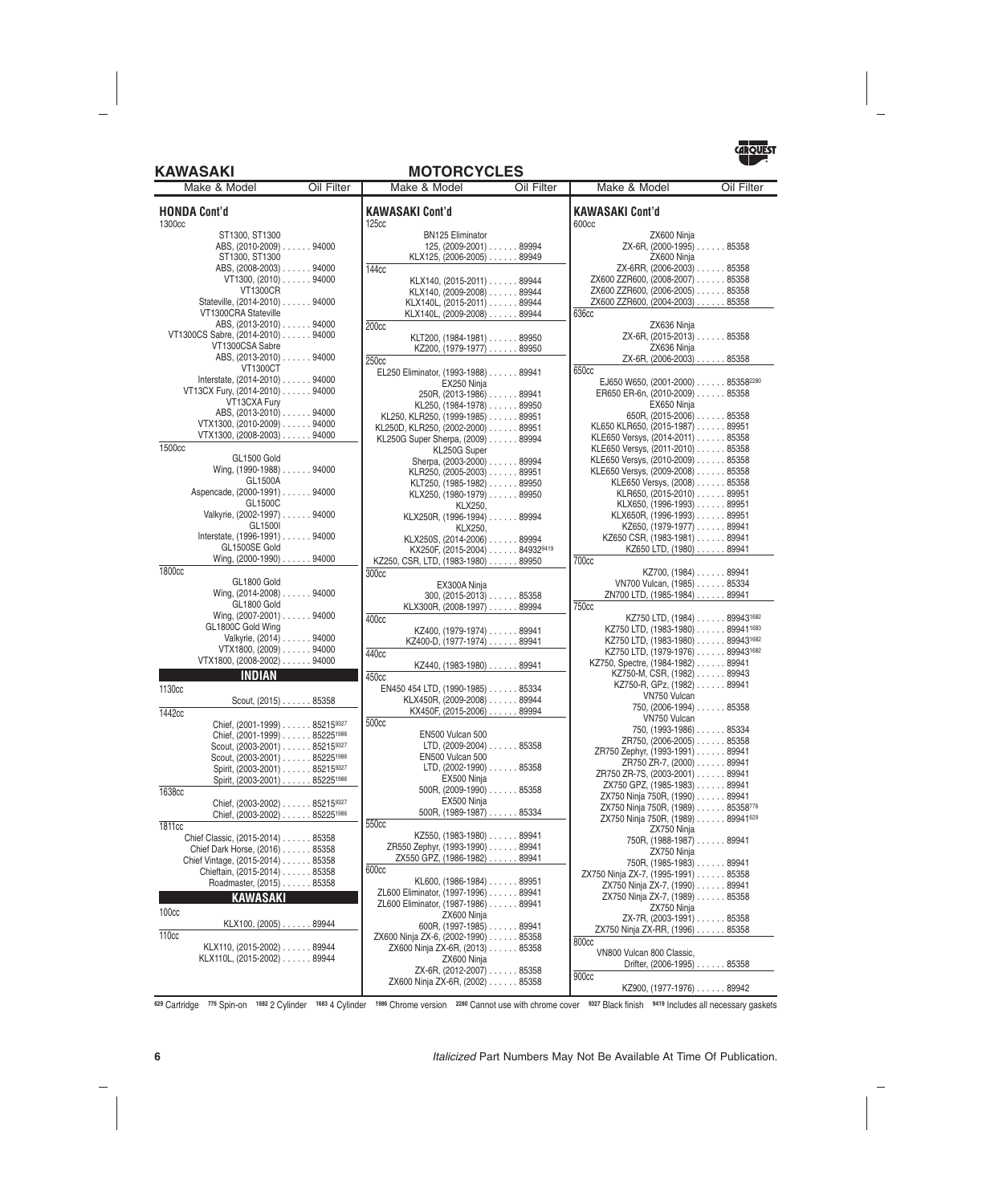

| <b>SUZUKI</b><br><b>MOTORCYCLES</b>                                |            |                                                                     |                                     |                                                     |            |
|--------------------------------------------------------------------|------------|---------------------------------------------------------------------|-------------------------------------|-----------------------------------------------------|------------|
| Make & Model                                                       | Oil Filter | Make & Model                                                        | Oil Filter                          | Make & Model                                        | Oil Filter |
| <b>KAWASAKI Cont'd</b>                                             |            | <b>KAWASAKI Cont'd</b>                                              |                                     | <b>MOTO-GUZZI Cont'd</b>                            |            |
| 900 <sub>cc</sub>                                                  |            | 1500cc                                                              |                                     | 1200 <sub>cc</sub>                                  |            |
| VN900 Vulcan 900 Classic,                                          |            | VN1500 Vulcan Classic. Drifter.                                     |                                     | Stelvio 1200 NTX, (2014-2011) 85225 <sup>1986</sup> |            |
| Custom, (2015-2006) 85358                                          |            | Nomad, (2008-2004) 85358                                            |                                     | <b>MV AGUSTA</b>                                    |            |
| $Z-1$ , (1975-1973) $\ldots$ 89942                                 |            | VN1500 Vulcan Classic, Drifter,                                     |                                     | 998cc                                               |            |
| ZL900 Eliminator, (1986-1985) 89941                                |            |                                                                     | Nomad, (2003) 85358 <sup>2414</sup> | F4 R 312, $(2008)$ 85358                            |            |
| ZX900 Ninja                                                        |            | VN1500 Vulcan Classic, Drifter,                                     |                                     | $F4 R 312 1+1, (2008) \ldots$ 85358                 |            |
| ZX-9R, (2003-1999) 85358                                           |            | Nomad, (2002-1996) 85358                                            |                                     | 1078cc                                              |            |
| ZX900 Ninja<br>ZX-9R, (1998-1994) 85358                            |            | 1600cc                                                              |                                     | Brutale 1078RR, (2009) 85358                        |            |
|                                                                    |            | VN1600 Vulcan Classic, Mean                                         |                                     | F4 RR 312 1078, (2009) 85358                        |            |
| ZX900 Ninja<br>ZX-9R, (1986-1984) 89941                            |            | Streak, Nomad, (2008-2007) 85358                                    |                                     | <b>SUZUKI</b>                                       |            |
| 1000cc                                                             |            | VN1600 Vulcan Classic, Mean<br>Streak, Nomad, (2006-2003) 853582415 |                                     |                                                     |            |
| KZ1000, (1997-1982) 89941                                          |            | 1700 <sub>cc</sub>                                                  |                                     | 125cc                                               |            |
| KZ1000, (1980-1977) 89942                                          |            | VN1700 Vulcan Classic.                                              |                                     | DR125, (1988-1986) 89949                            |            |
| KZ1000 CSR, KZ1000 LTD,                                            |            | Nomad, Voyager, (2014-2009) 85358                                   |                                     | DR125SE, (1996-1994) 89949                          |            |
| KZ1000 Police, (1981) 899411179                                    |            | VN1700 Vulcan Classic,                                              |                                     | DR-Z125,<br>DR-Z125L, (2014-2003) 89949             |            |
| KZ1000 CSR, KZ1000 LTD,                                            |            | Nomad, Voyager, (2014-2011) 85358                                   |                                     | SP125, (1988-1986) 89949                            |            |
| KZ1000 Police, (1981) 899421178                                    |            | 2000cc                                                              |                                     | 200 <sub>cc</sub>                                   |            |
| KZ1000-P Police                                                    |            | VN2000 Vulcan Classic.                                              |                                     | DR200, (1988-1986) 89949                            |            |
| 1000, $(2005-1996)$ 89941                                          |            | LT, (2010-2004) 85358                                               |                                     | DR200SE. (2013-1996) 89949                          |            |
| ZG1000                                                             |            | MOTO-GUZZI                                                          |                                     | SP200, (1988-1986) 89949                            |            |
| Concours, (2006-1986) 89941                                        |            | 1100 <sub>cc</sub>                                                  |                                     | 250 <sub>cc</sub>                                   |            |
| ZL1000 Eliminator, (1987) 89941<br>ZR1000 Z1000, (2015-2010) 85358 |            | Breva 1100, (2008-2005) 852159327                                   |                                     | GS250, (1981-1980) 89931                            |            |
| ZR1000 Z1000, (2008-2003) 85358                                    |            | Breva 1100, (2008-2005) 852251986                                   |                                     | GW250, (2015-2013) 85359                            |            |
| ZX1000 Ninja 1000,                                                 |            | California IE, (1999-1994) 852159327                                |                                     | RMZ250, (2013-2007) 84932                           |            |
| ABS, (2015-2010) 85358                                             |            | California IE, (1999-1994) 852251986                                |                                     | RMZ250, (2006-2004) 84932                           |            |
| ZX1000 Ninja                                                       |            | California Stone, Touring,                                          |                                     | RM-Z250, (2014-2007) 84932                          |            |
| 1000R, (1987-1986) 89941                                           |            | California EV, Touring,                                             |                                     | RM-Z250, (2006-2005) 849329419                      |            |
| ZX1000 Ninja                                                       |            | California Special, Aluminum,                                       |                                     | RM-Z250, (2004) 84931                               |            |
| ZX-10, (1990-1988) 89941                                           |            | Titanium, (2006-2002) 852159327                                     |                                     | RM-Z250, (2004) 849329419<br>300 <sub>cc</sub>      |            |
| ZX1000 Ninja                                                       |            | California Stone, Touring,                                          |                                     | GS300, (1985) 89931                                 |            |
| ZX-10R, (2015-2006) 85358                                          |            | California EV, Touring,                                             |                                     | GS300, (1983-1982) 89931                            |            |
| ZX1000 Ninja                                                       |            | California Special, Aluminum,<br>Titanium, (2006-2002) 852251986    |                                     | 400 <sub>cc</sub>                                   |            |
| ZX-10R, (2005-2004) 85358<br>1043cc                                |            | California Vintage, (2008-2007) 852159327                           |                                     | AN400 Burgman                                       |            |
| Z1000, (2013-2003) 85358                                           |            | California Vintage, (2008-2007) 85225 <sup>1986</sup>               |                                     | (Scooter), (2006-2003) 89949                        |            |
| 1100cc                                                             |            | Griso, (2008-2005) 852159327                                        |                                     | DR-Z400 /                                           |            |
| KZ1100, (1983-1981) 89941                                          |            | Griso, (2008-2005) 85225 <sup>1986</sup>                            |                                     | DR-Z400E, (2010-2005) 84931                         |            |
| ZN1100 LTD, (1985-1984) 89941                                      |            | Quota 1100ES, (2001-2000) 852159327                                 |                                     | DR-Z400 / DR-Z400E, (2000) 84931                    |            |
| ZR1100, (1995-1992) 89941                                          |            | Quota 1100ES, (2001-2000) 85225 <sup>1986</sup>                     |                                     | DR-Z400S / SM, (2014-2000) 84931                    |            |
| ZR1100 ZRX1100, (2000-1999) 89941                                  |            | Special, Jackel, (2001-2000) 852159327                              |                                     | GS400, (1978-1977) 89931                            |            |
| ZX1100 GPz, (1984-1982) 89941                                      |            | Special, Jackel, (2001-2000) 85225 <sup>1986</sup>                  |                                     | GSF400 Bandit, (1993-1991) 89931                    |            |
| ZX1100 GPZ1100, (1996-1995) 89941                                  |            | Sport 1100, (1997-1994) 852159327                                   |                                     | 425cc                                               |            |
| ZX1100 Ninja                                                       |            | Sport 1100, (1997-1994) 852251986<br>V11 Bassa, Jackal, Quota,      |                                     | GS425, (1979) 89931<br>450cc                        |            |
| ZX-11, (2001-1990) 89941                                           |            |                                                                     | Sport, (2000) 852159327             |                                                     |            |
| 1200cc                                                             |            | V11 Bassa, Jackal, Quota,                                           |                                     | GS450, (1988-1980) 89931<br>RM-X450Z, (2010) 84932  |            |
| ZG1200 Voyager                                                     |            |                                                                     | Sport, (2000) 85225 <sup>1986</sup> | RMZ450, (2010) 84932                                |            |
| XII, (2003-1986) 89941                                             |            | V11 EV, $(2001-1998)$ 852159327                                     |                                     | $RM-Z450, (2014-2005) \ldots$ 84932                 |            |
| ZR1200                                                             |            | V11 EV, $(2001-1998)$ 85225 <sup>1986</sup>                         |                                     | 500 <sub>cc</sub>                                   |            |
| ZRX1200R, (2005-2001) 89941<br>ZX1200 Ninja                        |            | V11 Sport, (2001-1998) 852159327                                    |                                     | GS500E, (2000-1989) 89931                           |            |
| ZX-12R, (2005-2000) 85358                                          |            | V11 Sport, (2001-1998) 852251986                                    |                                     | GS500F, (2010-2009) 899311681                       |            |
| ZX1200 ZZR1200, (2005-2002) 89941                                  |            | V11 Sport, Lemans, Ballabio,                                        |                                     | GS500F, (2010-2009) 899321542                       |            |
| 1300cc                                                             |            | Cafe, Coppa Italia, Naked,                                          |                                     | GS500F, (2008) 89931                                |            |
| KZ1300, Touring, (1982-1979) 89942                                 |            | Nero Corsa, Rossa                                                   |                                     | GS500F, (2007-2004) 899311681                       |            |
| ZN1300 Voyager, (1988-1983) 89942                                  |            | Corsa, (2006-2002) 852159327                                        |                                     | GS500F, (2007-2004) 899321542                       |            |
| 1400 <sub>cc</sub>                                                 |            | V11 Sport, Lemans, Ballabio,<br>Cafe, Coppa Italia, Naked,          |                                     | GS500K, (2002-2001) 89931                           |            |
| ZG1400 Concours                                                    |            | Nero Corsa, Rossa                                                   |                                     | 550cc                                               |            |
| $14, (2013-2008) \ldots$ . 85358                                   |            | Corsa, (2006-2002) 85225 <sup>1986</sup>                            |                                     | GS550, (1986-1977) 89931                            |            |
| ZX1400 Concours                                                    |            | 1200cc                                                              |                                     | 600 <sub>cc</sub>                                   |            |
| ABS, (2014-2009) 85358                                             |            | Griso 1200 8V, (2014-2007) 852159327                                |                                     | GSF600S Bandit, (2002-1996) 85359                   |            |
| ZX1400 Ninja                                                       |            | Griso 1200 8V, (2014-2007) 852251986                                |                                     | GSX600F Katana<br>$600, (2008-1988) \ldots$ 85359   |            |
| ZX-14, (2015-2006) 85358                                           |            | Norge 1200, $(2014 - 2007)$ 852159327                               |                                     | GSX-R600, (2014-1997) 85359                         |            |
| 1500cc                                                             |            | Norge 1200, $(2014-2007)$ 85225 <sup>1986</sup>                     |                                     | GSX-R600W, (1993-1992) 85359                        |            |
| VN <sub>1500</sub> Vulcan<br>88 (1995-1987)                        | 85358      | Sport 1200 8V, (2011-2008) 852159327                                |                                     | RF600R, (1996-1994) 85359                           |            |

**<sup>1178</sup>** Police package **<sup>1179</sup>** Except police package **<sup>1542</sup>** Sprocket drive **<sup>1681</sup>** Shaft drive **<sup>1986</sup>** Chrome version **<sup>2414</sup>** Do not use on engine number range 121281-128445 **<sup>2415</sup>** Do not use on engine number range 000058-003459 **<sup>9327</sup>** Black finish **<sup>9419</sup>** Includes all necessary gaskets

Sport 1200 8V, (2011-2008) ...... 852251986 Stelvio 1200 NTX, (2014-2011) . . . . . . 852159327

88, (1995-1987) ...... 85358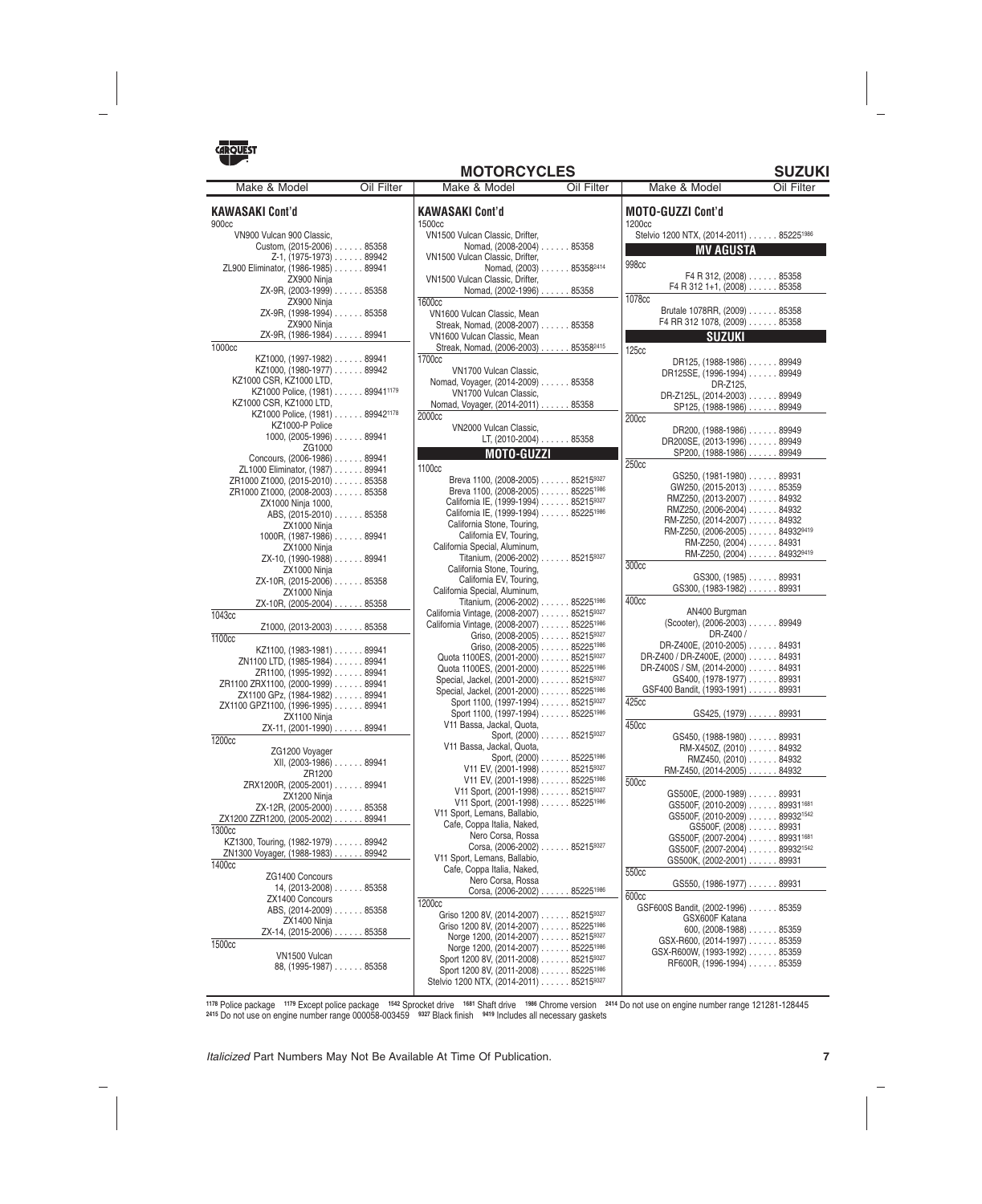### **VICTORY MOTORCYCLES**



| Make & Model                                         | Oil Filter | Make & Model<br>Oil Filter             | Make & Model                         | Oil Filter |
|------------------------------------------------------|------------|----------------------------------------|--------------------------------------|------------|
| <b>SUZUKI Cont'd</b>                                 |            | <b>SUZUKI Cont'd</b>                   | <b>TRIUMPH Cont'd</b>                |            |
| 650cc                                                |            | 1100cc                                 | 885cc                                |            |
| AN650 Burgman 650                                    |            | <b>GSX1100F</b>                        | Speed Triple, (1996-1995) 89941      |            |
| (Scooter), (2014-2003) 85359                         |            | Katana, (1993-1988) 85359              | Sprint, (1997-1995) 89941            |            |
| DL650 V-Strom, (2014-2004) 85359                     |            | GSX-R1100, (1992-1986) 85359           | T509 Speed Triple, (1997) 85358      |            |
| DL650A-V-Strom ABS, (2011) 85359                     |            | GSX-R1100W, (1998-1993) 85359          | Thunderbird, (2002-1999) 89941       |            |
| GR650, (1983) 89931                                  |            | 1150cc                                 | Thunderbird, (1998) 89941213         |            |
| $GS650, (1983-1981) \ldots$ 89931                    |            | GS1150, (1986-1984) 89932              | Thunderbird, (1997-1995) 89941       |            |
| GSX650F, (2010-2008) 85359                           |            | 1200cc                                 | Thunderbird                          |            |
| SFV650 Gladius, (2010-2009) 85359                    |            | GSF1200 Bandit 1200,                   | Sport, (2004-1998) 89941             |            |
| SV650, (2013-1999) 85359                             |            | 1200S, (2005-1997) 85359               | Tiger, $(2000)$ 85358                |            |
| SV650S, (2013-2004) 85359                            |            | GV1200 Madura, (1986-1985) 85348       | Tiger, $(1997-1995)$ 89941           |            |
| $XN85, (1985) \ldots$ 89931                          |            | 1250cc                                 | Trident, (1997-1995) 89941           |            |
| 700 <sub>cc</sub>                                    |            | GSF1250 Bandit 1250,                   | Trophy, $(2001-1995)$ 89941          |            |
| $GS700, (1985) \ldots$ 89931                         |            | $1250S, (2010-2008) \ldots$ 85359      | 955cc                                |            |
| GV700 Madura, (1985) 85348                           |            | 1300 <sub>cc</sub>                     | Daytona 955i, (2006-2000) 85358      |            |
| VS700 Intruder, (1987) 85359                         |            |                                        | Speed Triple, (2004-1999) 85358      |            |
| VS700 Intruder, (1986) 85348                         |            | GSX1300BK                              | Sprint RS, (2002-2000) 85358         |            |
| <b>750cc</b>                                         |            | B-King, (2010-2008) 85359              | Sprint Sport Tour, (2001-1999) 85358 |            |
| GS750, (1984-1983) 89931                             |            | GSX1300R Hayabusa                      | Sprint ST, (2004-2002) 85358         |            |
| $GS750, (1982-1980) \ldots$ 899311681                |            | 1300R, $(2014-1999)$ 85359             | T595 Daytona, (1997) 85358           |            |
| GS750, (1982-1980) 899321542                         |            | 1400cc                                 | Tiger, $(2008-2001)$ 85358           |            |
| GS750, (1979-1977) 89931                             |            | GV1400                                 | 1050 <sub>cc</sub>                   |            |
| GSX750F Katana                                       |            | Cavalcade, (1988-1987) 85359           | Speed Triple, (2013-2005) 85358      |            |
|                                                      |            | GV1400                                 |                                      |            |
| 750, (2008-1989) 85359                               |            | Cavalcade, (1986-1985) 85348           | Sprint ST, (2010-2005) 85358         |            |
| GSX-R750, (2014-1996) 85359                          |            | S83 Boulevard, (2010-2005) 85359       | Street Triple, (2010-2008) 85358     |            |
| GSX-R750, (1992-1988) 85359                          |            | VS1400GLP Intruder                     | Tiger, $(2013-2008)$ 85358           |            |
| GSX-R750, (1987-1986) 85348                          |            | $1400, (2004-1987) \ldots$ 85359       | 1180 <sub>cc</sub>                   |            |
| GSX-R750W, (1995-1993) 85359                         |            | 1500cc                                 | Daytona, (1997-1995) 89941           |            |
| LT-A750X                                             |            | C90 Boulevard, (2014-2013) 85359       | Trophy, (2002-1995) 89941            |            |
| KingQuad, (2010-2008) 85359                          |            | C90 Boulevard, (2010-2005) 85359       | 1597cc                               |            |
| VS750 Intruder, (1991-1988) 85359                    |            | M90 Boulevard, (2010-2009) 85359       | Thunderbird, (2012-2010) 85358       |            |
| 800cc                                                |            | VL1500 Intruder LC                     | 2300 <sub>cc</sub>                   |            |
| C50 Boulevard, (2014-2005) 85359                     |            | $1500, (2004-1998) \ldots$ 85359       | Rocket III, (2007-2005) 85358        |            |
| M50 Boulevard, (2014-2012) 85359                     |            | 1800cc                                 | Rocket III Roadster,                 |            |
| M50 Boulevard, (2010-2005) 85359                     |            | C109R Boulevard, (2010-2008) 85359     | Touring, (2012-2010) 85358           |            |
| S50 Boulevard, (2010-2005) 85359                     |            | M109R Boulevard, (2014-2006) 85359     | Rocket III, Classic, (2008) 85358    |            |
| VL800 Intruder                                       |            | VZR1800R, (2007-2006) 85359            | Rocket III, Classic, (2004) 85358    |            |
| Volusia, (2004-2001) 85359                           |            | <b>Example 21 TRIUMPH</b>              | Rocket III, Classic,                 |            |
| VS800GL Intruder                                     |            |                                        | Touring, (2009) 85358                |            |
| 800, $(2004-1992)$ 85359                             |            | 600cc                                  | <b>VICTORY</b>                       |            |
| VX800, (1993-1990) 85359                             |            | Daytona 600, (2004-2003) 85358         |                                      |            |
| VZ800 Marauder                                       |            | Speed Four, (2006-2002) 85358          | 1507cc                               |            |
| 800, $(2006-1997)$ 85359                             |            | TT600, $(2002-2000)$ 85358             | 8-Ball, (2005) 85358                 |            |
| 850 <sub>cc</sub>                                    |            | 650cc                                  | Classic Cruiser, (2003) 85358        |            |
| GS850, (1983-1979) 89931                             |            | Daytona 650, (2005) 85358              | Kingpin, (2005-2004) 85358           |            |
| 900 <sub>cc</sub>                                    |            | 675cc                                  | Touring Cruiser, (2005-2003) 85358   |            |
| RF900R, (1996-1994) 85359                            |            | Daytona 675, (2013-2006) 85358         | V92C, (1999-1998) 85358              |            |
| 1000cc                                               |            | Street Triple R, (2010-2008) 85358     | V92C, V92SC, (2001-2000) 85358       |            |
| DL1000 V-Strom, (2014) 85359                         |            | 750 <sub>cc</sub>                      | V92C, V92TC, (2002) 85358            |            |
| DL1000 V-Strom, (2012) 85359                         |            | Trident, (1997-1995) 89941             | Vegas, $(2005-2003)$ 85358           |            |
| DL1000 V-Strom, (2010-2002) 85359                    |            | <b>790cc</b>                           | 1634cc                               |            |
| $GS1000, (1982) \ldots$ 89932                        |            |                                        | Hammer, S. (2010-2005) 85358         |            |
| $GS1000, (1981-1978) \ldots$ 89931                   |            | America, (2008-2005) 85358             | Hammer, S, (2010-2008) 85358         |            |
| GSX-R1000, (2014-2001) 85359                         |            | Bonneville, (2008-2005) 85358          | Jackpot, (2008-2006) 85358           |            |
| GSX-R1000W, (1995-1993) 85359                        |            | Bonneville T100, (2008-2005) 85358     | King Pin 8-Ball, (2010) 85358        |            |
| SV1000,                                              |            | Bonneville, Bonneville America,        | Kingpin, Deluxe,                     |            |
|                                                      |            | Bonneville T100, (2004-2001) 85358     | Tour, (2010-2006) 85358              |            |
| SV1000S, (2009-2003) 85359                           |            | Speedmaster, (2004-2003) 85358         | Kingpin, Deluxe,                     |            |
| TL1000R, (2003-1998) 85359                           |            | 865cc                                  | Tour, (2009-2008) 85358              |            |
| TL1000S, (2000-1997) 85359                           |            | America, (2013-2007) 85358             | Touring Cruiser, (2008-2006) 85358   |            |
| 1100 <sub>cc</sub>                                   |            | Bonneville, (2013-2005) 85358          | Vegas Low, 8-Ball, (2010-2008) 85358 |            |
| $GS1100, (1984) \ldots$ 89931 <sup>1681</sup>        |            | Scrambler 900, (2013-2006) 85358       | Vegas, 8-Ball,                       |            |
| $GS1100, (1983-1981) \ldots$ . 89931 <sup>1681</sup> |            | Speedmaster, (2013-2005) 85358         | Jackpot, (2008-2006) 85358           |            |
| GS1100, (1983-1981) 899321542                        |            | Thruxton 900, (2013-2004) 85358        | Vegas, Jackpot, (2010) 85358         |            |
| $GS1100, (1980) \ldots$ 89932 <sup>1542</sup>        |            | 885cc                                  |                                      |            |
| $GS1100S, (1983) \ldots$ 899311681                   |            | Adventurer, (2001-1996) 89941          | 1731cc                               |            |
| GS1100S, (1983) 899321542                            |            | Daytona, (1997-1995) 89941             | Boardwalk, (2014-2013) 85358         |            |
| GSX1100 G, (1993-1991) 85359                         |            | Daytona Super III (1997-1995)<br>89941 | Cross Country, (2015-2011) 85358     |            |

| Make & Model                                                         | Oil Filter |
|----------------------------------------------------------------------|------------|
| TRIUMPH Cont'd                                                       |            |
| 885cc                                                                |            |
| Speed Triple, (1996-1995) 89941                                      |            |
| Sprint, (1997-1995) 89941                                            |            |
| T509 Speed Triple, (1997) 85358                                      |            |
| Thunderbird, (2002-1999) 89941                                       |            |
| Thunderbird, (1998) 89941213                                         |            |
| Thunderbird, (1997-1995) 89941<br>Thunderbird                        |            |
|                                                                      |            |
| Sport, (2004-1998) 89941<br>Tiger, (2000) 85358                      |            |
| Tiger, (1997-1995) 89941                                             |            |
| Trident, (1997-1995) 89941                                           |            |
| Trophy, (2001-1995) 89941                                            |            |
| 955cc                                                                |            |
|                                                                      |            |
| Daytona 955i, (2006-2000) 85358                                      |            |
| Speed Triple, (2004-1999) 85358                                      |            |
| Sprint RS, (2002-2000) 85358                                         |            |
| Sprint Sport Tour, (2001-1999) 85358<br>Sprint ST, (2004-2002) 85358 |            |
| T595 Daytona, (1997) 85358                                           |            |
| Tiger, (2008-2001) 85358                                             |            |
| 1050 <sub>cc</sub>                                                   |            |
|                                                                      |            |
| Speed Triple, (2013-2005) 85358                                      |            |
| Sprint ST, (2010-2005) 85358                                         |            |
| Street Triple, (2010-2008) 85358                                     |            |
| Tiger, (2013-2008) 85358                                             |            |
| 1180 <sub>cc</sub>                                                   |            |
| Daytona, (1997-1995) 89941                                           |            |
| Trophy, (2002-1995) 89941                                            |            |
| 1597cc                                                               |            |
| Thunderbird, (2012-2010) 85358                                       |            |
| 2300 <sub>cc</sub>                                                   |            |
| Rocket III, (2007-2005) 85358                                        |            |
| Rocket III Roadster,                                                 |            |
| Touring, (2012-2010) 85358                                           |            |
| Rocket III, Classic, (2008) 85358                                    |            |
| Rocket III, Classic, (2004) 85358                                    |            |
| Rocket III, Classic,                                                 |            |
| Touring, (2009) 85358                                                |            |
| VICTORY                                                              |            |
| 1507cc                                                               |            |
| 8-Ball, (2005) 85358                                                 |            |
| Classic Cruiser, (2003) 85358                                        |            |
| Kingpin, (2005-2004) 85358                                           |            |
| Touring Cruiser, (2005-2003) 85358                                   |            |
|                                                                      |            |
| V92C, (1999-1998) 85358<br>V92C, V92SC, (2001-2000) 85358            |            |
| V92C, V92TC, (2002) 85358                                            |            |
| Vegas, (2005-2003) 85358                                             |            |
| 1634cc                                                               |            |
| Hammer, S, (2010-2005) 85358                                         |            |
| Hammer, S, (2010-2008) 85358                                         |            |
| Jackpot, (2008-2006) 85358                                           |            |
| King Pin 8-Ball, (2010) 85358                                        |            |
| Kingpin, Deluxe,                                                     |            |
| Tour, (2010-2006) 85358                                              |            |
| Kingpin, Deluxe,                                                     |            |
| Tour, (2009-2008) 85358                                              |            |
| Touring Cruiser, (2008-2006) 85358                                   |            |
| Vegas Low, 8-Ball, (2010-2008) 85358                                 |            |
| Vegas, 8-Ball,                                                       |            |
| Jackpot, (2008-2006) 85358                                           |            |
| Vegas, Jackpot, (2010) 85358                                         |            |
| 1731cc                                                               |            |
| Boardwalk, (2014-2013) 85358                                         |            |
| Cross Country, (2015-2011) 85358                                     |            |
|                                                                      |            |
| Cross Roads, (2013-2011) 85358<br>Cross Roads 8-Ball, (2014) 85358   |            |

**<sup>213</sup>** O-ring seal, if required, must be purchased separately **<sup>1542</sup>** Sprocket drive **<sup>1681</sup>** Shaft drive

Daytona Super III, (1997-1995) ...... 89941 Legend TT, (2001-1999) ...... 89941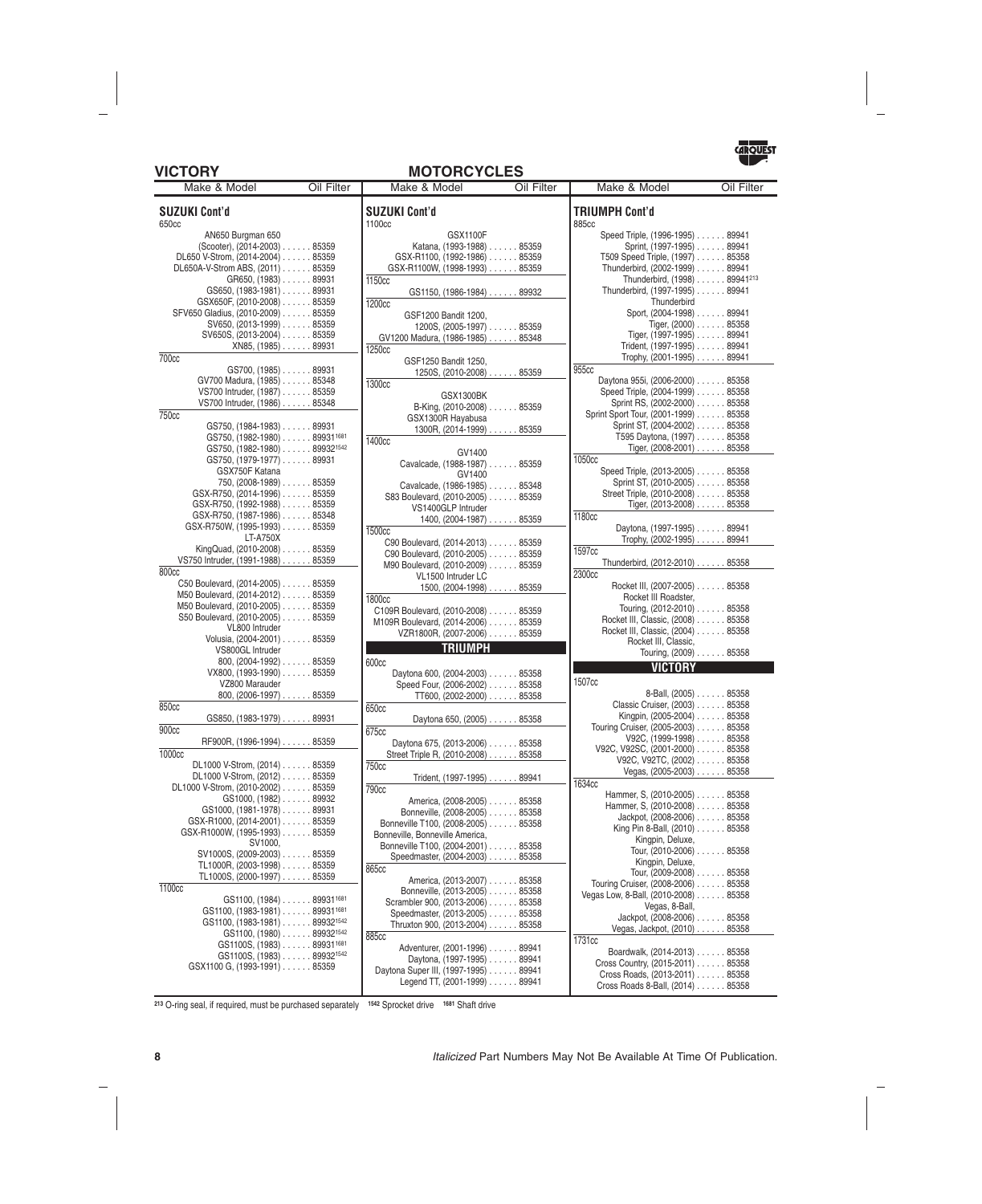

| <b>MOTORCYCLES</b> |  |  |  |  |
|--------------------|--|--|--|--|
|--------------------|--|--|--|--|

YAMAHA

۰

| Make & Model                                               | Oil Filter |                   | Make & Model                                                    | Oil Filter | Make & Model                                                  | Oil Filter |
|------------------------------------------------------------|------------|-------------------|-----------------------------------------------------------------|------------|---------------------------------------------------------------|------------|
| <b>VICTORY Cont'd</b><br>1731cc                            |            | 250cc             | <b>YAMAHA Cont'd</b>                                            |            | <b>YAMAHA Cont'd</b><br>650cc                                 |            |
| Cross Roads                                                |            |                   | YZ250F, (2000-1998) 84935                                       |            | XJ650 Maxim, (1983-1980) 89934                                |            |
| Classic, (2014-2012) 85358                                 |            | 350cc             |                                                                 |            | XVS65 V-Star                                                  |            |
| Gunner, (2015-2014) 85358                                  |            |                   | <b>BW350 Big</b>                                                |            | 650, $(2011-1998)$ 89935                                      |            |
| Hammer, S. (2015-2011) 85358                               |            |                   | Wheel, (1988-1987) 89936                                        |            | XVS650 V Star Custom.                                         |            |
| Hammer, S. (2013-2009) 85358                               |            |                   | TT350T, $(1987)$ 89936                                          |            | Classic, Silverado, (2015-2010) 89935                         |            |
| Hard-Ball, (2013) 85358                                    |            |                   | XT350 Dual                                                      |            | 700 <sub>cc</sub>                                             |            |
| Highball, (2015-2012) 85358                                |            |                   | Purpose, (2001-1996) 84934                                      |            | $FZ-07$ , (2015) $\ldots$ 85358                               |            |
| Jackpot, (2012-2009) 85358                                 |            |                   | XT350T, (1987) 89936                                            |            | $FZ700, (1987) \ldots$ 89937                                  |            |
| Judge, $(2014 - 2013) \ldots$ . 85358                      |            |                   | XT350TC, (1987) 89936                                           |            | FZX700 Fazer, (1987-1986) 89937                               |            |
| King Pin 8-Ball, (2011) 85358                              |            |                   | YFP350, (1988-1987) 89936                                       |            | KV700 Virago, (1987-1984) 89935                               |            |
| Kingpin, Deluxe,                                           |            |                   | YFP350U, (1988-1987) 89936                                      |            | XJ700 Maxim, (1986-1985) 89934                                |            |
| Tour, (2012-2011) 85358                                    |            | 360 <sub>cc</sub> |                                                                 |            | <b>750cc</b>                                                  |            |
| Vegas 8-Ball, (2015-2008) 85358                            |            |                   | XS360, (1977-1976) 89934                                        |            | FZ750 Genesis, (1988-1985) 89937                              |            |
| Vegas, 8-Ball, Jackpot, (2008) 85358                       |            | 400 <sub>cc</sub> |                                                                 |            | FZR750, $(1988-1987)$ 89937                                   |            |
| Vegas, Jackpot, (2013-2009) 85358                          |            |                   | FZR400 R, (1990-1988) 89934                                     |            | XJ750 Maxim,                                                  |            |
| Vision 8-Ball, (2011-2008) 85358                           |            |                   | WR400, (2000-1999) 849359419                                    |            | Seca, (1983-1982) 89934                                       |            |
| Vision Street,                                             |            |                   | WR400F, (2002-1998) 849359419                                   |            | XJ750 Seca, (1981) 89934                                      |            |
| Tour, (2015-2008) 85358                                    |            |                   | WR400FK, (1998) 84935                                           |            | XS750, (1979-1977) 89933                                      |            |
| YAMAHA                                                     |            |                   | XS400, (1981-1977) 89934                                        |            | XV750 Virago, (1997-1981) 89935                               |            |
| <b>125cc</b>                                               |            |                   | XS400 Maxim.                                                    |            | YZF750, (1997-1994) 85358                                     |            |
| SR125, (2002-1980) 84934                                   |            |                   | Seca, (1983-1982) 89934                                         |            | YZF750RK, RKC, (1998) 85358                                   |            |
| XT125, (1996-1982) 84934                                   |            |                   | YP400 Majesty                                                   |            | 800cc                                                         |            |
| <b>180cc</b>                                               |            |                   | (Scooter), (2014-2012) 89949                                    |            | $FZ8, (2013-2011) \ldots$ . 85358                             |            |
| $XC180, (1985-1983) \ldots$ . 89936                        |            |                   | YP400 Majesty                                                   |            | 850cc                                                         |            |
| 185 <sub>cc</sub>                                          |            |                   | (Scooter), (2010-2005) 89949                                    |            | $FZ-09$ , (2015-2014) $\ldots$ 85358                          |            |
| SR185, (1982-1981) 84934                                   |            |                   | YZ400F, (1999-1998) 849359419                                   |            | TDM850, (1993-1992) 89936                                     |            |
| 200 <sub>cc</sub>                                          |            |                   | YZ400FK, (1999-1998) 84935                                      |            | XS850, (1981-1980) 89933                                      |            |
| BW200, (1988-1985) 84934                                   |            | 426cc             |                                                                 |            | 900cc                                                         |            |
| TW200, (2015-2005) 84934                                   |            |                   | WR426F, (2002-2001) 849359419                                   |            | XJ900 Seca, (1983) 89934                                      |            |
| TW200, (2003-2001) 84934                                   |            |                   | YZ426F, (2002-2000) 849359419                                   |            | 920 <sub>cc</sub>                                             |            |
| TW200, (1995) 84934                                        |            | 450 <sub>c</sub>  |                                                                 |            | XV920 Virago, (1983-1981) 89935                               |            |
| TW200 Trailway, (2000-1996) 84934                          |            |                   | WR450F, (2015-2014) 84933                                       |            | 950 <sub>cc</sub>                                             |            |
| TW200 Trailway, (1994-1987) 84934                          |            |                   | WR450F, (2013-2003) 849339419                                   |            | V STAR 950, (2013-2009) 85358                                 |            |
| XC200, XC200T.                                             |            |                   | YZ450F, $(2015-2014)$ 84933                                     |            | XVS95 Star Bolt, (2015-2014) 85358                            |            |
| XC200TC, (1991-1987) 89936                                 |            |                   | YZ450F, (2013-2003) 849339419                                   |            | XVS950 V Star, (2015-2010) 85358                              |            |
| XC200U, (1988) 89936                                       |            | 500 <sub>cc</sub> |                                                                 |            | XVS950CT V Star                                               |            |
| XT200, (1983-1982) 84934                                   |            |                   | SR500, (1981-1978) 89936                                        |            | Tourer, (2013-2010) 85358                                     |            |
| 225cc                                                      |            |                   | $TT500, (1981-1976) \ldots$ 89936<br>XP500 TMax, (2010) 85358   |            | 1000cc                                                        |            |
| TT225L, $(1999)$ 84934                                     |            |                   |                                                                 |            | FZ1, Fazer, (2013-2001) 85358                                 |            |
| TT-R225, (2004-2000) 84934                                 |            |                   | $XT500, (1981-1976) \ldots$ 89936<br>XV500 Virago, (1983) 89936 |            | FZR1000, (1995-1991) 85358                                    |            |
| XT225, (2007-1992) 84934                                   |            | 535cc             |                                                                 |            | FZR1000, (1990-1987) 89937                                    |            |
| 230 <sub>cc</sub>                                          |            |                   | XV535 Virago, (1999-1988) 89936                                 |            | FZR1000 FZ1, $(2014-2001)$ 85358<br>FZS1000 FZ1, (2010) 85358 |            |
| TT-R230, $(2015-2005)$ 84934                               |            |                   | XV535S Virago Spec., (1995) 89936                               |            | GTS1000, (1994-1993) 85358                                    |            |
| 250cc                                                      |            | 550 <sub>cc</sub> |                                                                 |            | XV1000 Virago, (1985-1984) 89935                              |            |
| SR250 Exciter, (1982-1980) 89936                           |            |                   | XJ550 Maxim,                                                    |            | YZF1000, (1997) 85358                                         |            |
| $TT250, (1982-1980) \ldots$ 89936                          |            |                   | Seca. (1983-1981) 89934                                         |            | YZF1000RK/RKC, (1998) 85358                                   |            |
| $TT-250, (2004-1999) \ldots$ 84935                         |            |                   | XT550, (1983-1982)89936                                         |            | YZF-R1, (2014-1999) 85358                                     |            |
| TT-R250, (2006-1999) 849359419                             |            |                   | XV550 Vision, (1983-1982) 89936                                 |            | 1100cc                                                        |            |
| WR250F, (2015) 84933                                       |            | 600 <sub>cc</sub> |                                                                 |            | FJ1100, (1985-1984) 89937                                     |            |
| WR250F, (2013-2003) 849339419                              |            |                   | FJ600, (1985-1984) 89934                                        |            | XJ1100 Maxim, (1982) 89933                                    |            |
| WR250F, (2002-2001) 849359419<br>WR250R, (2015-2008) 84933 |            |                   | FZ600, $(1988-1986)$ 89934                                      |            | XS1100 Venture, (1981-1978) 89933                             |            |
| WR250X, (2013-2010) 84933                                  |            |                   | FZ6R, (2015-2010) 85358                                         |            | XV1100 Virago, (2000-1986) 89935                              |            |
| XT250, (2015-2014) 84933                                   |            |                   | $FZR600, (1996-1991) \ldots \ldots 85358$                       |            | XVS1100 V-Star                                                |            |
| XT250, (2013-2008) 849339419                               |            |                   | FZR600, (1990-1989) 89934                                       |            | $1100, (2009-1999) \ldots$ 89935                              |            |
| XT250 Dual                                                 |            |                   | FZR600 FZ6, (2009-2004) 85358                                   |            | 1200cc                                                        |            |
| Purpose, (1983-1980) 89936                                 |            |                   | FZR600RL, (1999) 85358                                          |            | $FJ1200, (1993-1986) \ldots$ 89937                            |            |
| XV250 Route 66, (1990-1988) 89936                          |            |                   | SRX600, (1986) 89936                                            |            | VMX12 V-Max, (2007-1996) 85358                                |            |
| XV250 Virago                                               |            |                   | $TT600, (1986-1983) \ldots$ 89936                               |            | VMX12 V-Max, (1995-1985) 89933                                |            |
| 250, (2008-1997) 89936                                     |            |                   | XJ600, (1997) 85358                                             |            | XTZ1200 Z Super                                               |            |
| XV250 V-Star 250, (2015-2008) 89936                        |            |                   | XJ600 Seca II, (1996-1992) 85358                                |            | Tenere, (2015-2011) 85358                                     |            |
| XV250G, C, (1995)89936                                     |            |                   | XJ600SK Seca II, (1998) 85358                                   |            | XVZ12 Venture,                                                |            |
| XV250H, (1996) 89936                                       |            |                   | XT600, (1995-1984)89936                                         |            | Royal, (1985-1983) 89933                                      |            |
| YZ250F, (2015-2014) 84933                                  |            |                   | YX600 Radian, (1990-1986) 89934                                 |            | 1300cc                                                        |            |
| YZ250F, (2013-2008) 849339419                              |            |                   | YZF600, (1996-1994) 85358                                       |            | $FIR1300, (2015-2003) \ldots$ 85358                           |            |
| YZ250F, (2007-2003) 84935                                  |            |                   | YZF600R, (2007-1995) 85358<br>YZF-R6, R6S, (2015-1999) 85358    |            | FJR1300AE, (2013-2010) 85358                                  |            |
| YZ250F, $(2002-2001)$ 849359419                            |            |                   |                                                                 |            | Stryker, (2011) 85358                                         |            |

**<sup>9419</sup>** Includes all necessary gaskets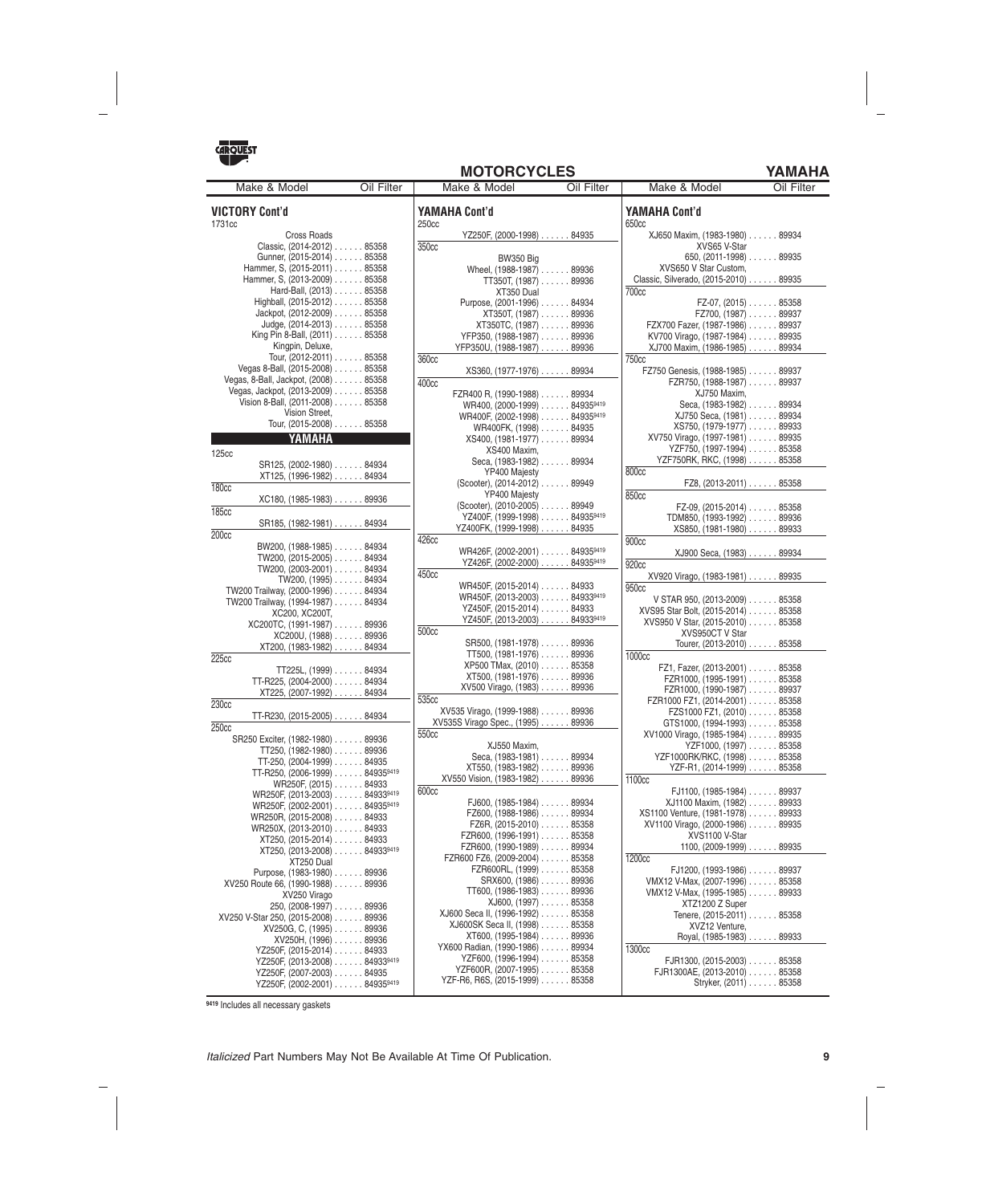

# **YAMAHA Cont'd** 1300cc V Star 1300, (2011) ...... 85358 XVS1300 V-Star 1300, (2015-2007) ...... 85358 XVZ13 Royal Star, (2013-1996) ...... 85358 XVZ13 Royal Star, (1993-1986) ...... 89933 XVZ1300TFS Royal Star Venture S, (2011-2010) ...... 85358 1304cc XVS13C Stryker, (2015-2011) ...... 85358 1600cc XV16A Road Star, (2003-1999) ...... 85358 1700cc VMX1700 V-Max, (2015-2010) ...... 85358 XV1700 Road Star, Silverado, Warrior, (2014-2002) . . . . . . 85358 1900cc XV1900 Roadliner, Stratoliner, Raider, (2015-2006) ...... 85358 XV19C Raider, (2015-2010) ...... 85358 XV19CS Raider S, (2015-2010) ...... 85358 **YAMAHA MOTORCYCLES**<br>Make & Model **Dil Filter** | Make & Model 0 Make & Model **Oil Filter | Make & Model Oil Filter | Make & Model Oil Filter**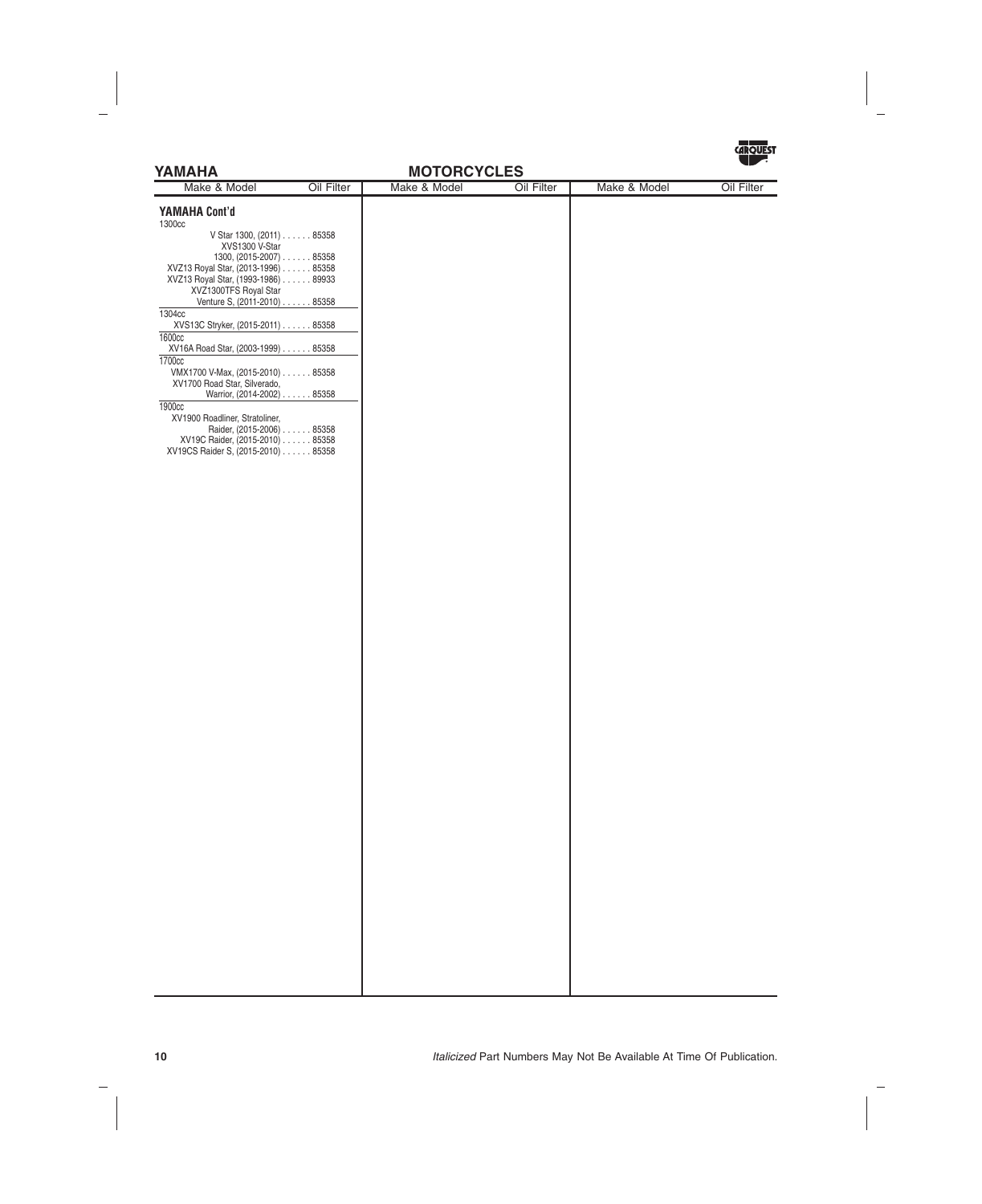|                                                        |            | <b>ATV</b>                                                | <b>HONDA</b>                                                                                                               |
|--------------------------------------------------------|------------|-----------------------------------------------------------|----------------------------------------------------------------------------------------------------------------------------|
| Make & Model                                           | Oil Filter | Make & Model<br>Oil Filter                                | Make & Model<br>Oil Filter                                                                                                 |
| <b>ARCTIC CAT</b>                                      |            | <b>ARCTIC CAT Cont'd</b>                                  | <b>DAIHATSU</b>                                                                                                            |
| 250 <sub>cc</sub>                                      |            | 1000cc                                                    | 3-550cc                                                                                                                    |
| 250 2x4, 4x4, (2008-1999) 89949                        |            | 1000 H2 Mud Pro, (2010) 84937                             | Hijet 85394                                                                                                                |
| 250 DVX, (2008) 89949                                  |            | 1000 H <sub>2</sub><br>Thundercat, (2010-2008) 84937      | Off-road Utility Vehicle 85394                                                                                             |
| 280 <sub>cc</sub>                                      |            | Prowler XTZ 1000                                          | $E-Z-GO$<br>and the state of the state of the state of the state of the state of the state of the state of the state of th |
| 280 2x4, 4x4, (1998) 89949                             |            | 4x4, (2012-2009) 84937                                    | 401cc                                                                                                                      |
| 300 2x4, 4x4, (2013-1998) 89949                        |            | TRV1000 H2                                                | Industrial 1200, (2009-2007) 85394                                                                                         |
| 366cc                                                  |            | Cruiser, (2010-2009) 84937                                | MPT 1200, (2009-2007) 85394                                                                                                |
| 366 4X4 Auto, SE, (2011-2008) 84937                    |            | Wildcat 1000 H.O., (2012) 84937                           | ST 400, (2009-2007) 85394                                                                                                  |
| 375cc<br>375 2x4, 4x4, (2005-2000) 84937               |            | <b>BUSH HOG</b>                                           | ST Sport, (2009-2003) 85394                                                                                                |
| 400 <sub>cc</sub>                                      |            | 480cc                                                     | 480cc                                                                                                                      |
| 400 2x4, 4x4, (2010-1998) 84937                        |            | TH420 Trail Hunter                                        | ST 480, (2009-2004) 85348<br>614cc                                                                                         |
| 400 DVX 2x4, (2007-2004) 84931                         |            | $4x2, (2009-2006) \ldots$ . 84035                         | ST 4x4, (2006-2004) 85334                                                                                                  |
| 450cc                                                  |            | 614cc                                                     |                                                                                                                            |
| 450 2x4, 4x4, (2013-2010) 84937                        |            | <b>TH440 Trail Hunter</b><br>4x4, (2009-2006) 85334       | <b>HONDA</b>                                                                                                               |
| 550i, GT, LTD, (2012) 84937                            |            |                                                           | 250cc                                                                                                                      |
| 454cc                                                  |            | <b>CLUB CAR</b>                                           | ATC250ES, (1987-1985) 89944<br>ATC250SX, (1987-1985) 89944                                                                 |
| 454 2x4, 4x4, (1998-1996) 84937<br>500 <sub>cc</sub>   |            | 351cc                                                     | 300 <sub>cc</sub>                                                                                                          |
| 500 4x4, $(2009-1998)$ 84937                           |            | Carryall 1, (2009) 85394<br>Carryall 2, (2009-1996) 85394 | TRX300, (2003-1988) 89944                                                                                                  |
| 550cc                                                  |            | Carryall 252, (2009-2004) 85394                           | TRX300EX, (1996-1993) 89944                                                                                                |
| 550 H1 TRV, (2011-2009) 84937                          |            | Carryall 6, (2009-1996) 85394                             | TRX300EX                                                                                                                   |
| 550 TRV, (2012-2009) 84937                             |            | TransPorter 4, (2009-2000) 85394                          | FourTrax, (2000-1997) 89944                                                                                                |
| Prowler 550, (2010-2009) 84937                         |            | TransPorter 6, (2009-2000) 85394                          | TRX300EX Sportrax<br>300EX, (2008-2001) 89944                                                                              |
| Prowler XT 550, (2012-2011) 84937                      |            | Villager 4, (2009) 85394<br>Villager 6, (2009-2000) 85394 | TRX300FW, (2000-1988) 89944                                                                                                |
| Prowler XT 650<br>$4x4, (2011-2010) \ldots$ . 84937    |            | Villager 8, (2009-2000) 85394                             | TRX300X, (2010-2009) 89944                                                                                                 |
| 650cc                                                  |            | XRT850, (2009) 85394                                      | 350cc                                                                                                                      |
| 650 H1, $(2012-2005)$ 84937                            |            | XRT900, (2009) 85394                                      | ATC350X, (1986-1985) 89944                                                                                                 |
| 650 Mud Pro, (2012-2010) 84937                         |            | 400 <sub>cc</sub>                                         | TRX350 FE, FM, TE, TM                                                                                                      |
| 650 V-Twin, (2008-2004) 85358                          |            | XRT1200, (2009) 85394                                     | FourTrax Rancher,                                                                                                          |
| Prowler 650, (2009-2004) 84937                         |            | 675cc                                                     | ES, (2006-2000) 89944<br>TRX350 FourTrax, (1989-1986) 89944                                                                |
| Prowler XT 650<br>$4x4, (2009-2004) \ldots$ . 84937    |            | Carryall 295, (2009) 85394<br>XRT1550, (2009) 85394       | <b>TRX350D</b>                                                                                                             |
| 700 <sub>cc</sub>                                      |            |                                                           | FourTrax, (1989-1987) 89944                                                                                                |
| 700 EFI, (2012-2006) 84937                             |            | <b>COLUMBIA PAR CAR</b>                                   | 400 <sub>cc</sub>                                                                                                          |
| 700 H1, (2011-2009) 84937                              |            | 391cc<br>Scout S10G, (2009) 85348                         | TRX300X, (2009) 89944                                                                                                      |
| 700 LE, (2010-2007) 84937                              |            | Shuttle C6G, (2009-2000) 85348                            | TRX400EX Sportrax<br>400EX, (2008-1999) 89944                                                                              |
| 700cc Diesel                                           |            | Tram C10G, (2009-2000) 85348                              | TRX400FA FGA FourTrax                                                                                                      |
| 700 Super Duty, (2012-2010) 84207<br>700 <sub>cc</sub> |            | <b>CUB CADET</b>                                          | Rancher AT, GPS, (2008-2004) 84938                                                                                         |
| 700 TRV, (2012-2008) 84937                             |            | 624cc                                                     | TRX400FW FourTrax                                                                                                          |
| 700i MudPro, LTD, (2012) 84937                         |            | Volunteer 2x4, (2009-2007) 85056                          | Foreman, (2003-1995) 89944                                                                                                 |
| 700i TBX GT, (2012) 84937                              |            | Volunteer 4x4, (2009-2007) 85056                          | TRX400X, (2013-2010) 89944                                                                                                 |
| 700i, GT, LTD, (2012) 84937                            |            | 748cc                                                     | 420cc<br>TRX420 FE, FM, TE, TM                                                                                             |
| Prowler 700i XTX, HDX, (2012) 84937                    |            | Volunteer 4x4, (2009-2007) 85056                          | FourTrax Rancher,                                                                                                          |
| Prowler XTX 700<br>$4x4, (2012-2011) \ldots$ . 84937   |            | <b>CUSHMAN</b>                                            | ES, (2008-2007) 89944                                                                                                      |
| 700cc Diesel                                           |            | 10985085                                                  | <b>TRX420FE FourTrax Rancher</b>                                                                                           |
| Prowler XTX 700 4x4, (2011) 84207                      |            | 21885085                                                  | 4 X 4 ES, (2015-2010) 89944                                                                                                |
| Prowler XTX 700 4x4, (2010) 84207                      |            | $530$ 85085                                               | <b>TRX420FM FourTrax Rancher</b>                                                                                           |
| <b>700cc</b>                                           |            | 53185085                                                  | $4 \times 4$ , (2015) $\ldots \ldots 89944$<br>TRX420FM FourTrax Rancher                                                   |
| Prowler XTX 700 4x4, (2010) 84937                      |            | 53285085<br>63085085                                      | $4 X 4$ , $(2013-2010)$ 89944                                                                                              |
| 700cc Diesel                                           |            | 63285085                                                  | TRX420FPE Rancher ES 4 X 4                                                                                                 |
| Prowler XTX 700 4x4, (2009) 84207                      |            | 63385085                                                  | Pwr Strg, (2011-2010) 89944                                                                                                |
| 700 <sub>cc</sub><br>Prowler XTX 700 4x4, (2009) 84937 |            | 63485085                                                  | TRX420FPM Rancher 4 X 4                                                                                                    |
| 700cc Diesel                                           |            | M-200 Engine                                              | Pwr Strg, (2011-2010) 89944<br><b>TRX420TE Fourtrax Rancher</b>                                                            |
| Prowler XTX 700 4x4, (2008) 84207                      |            | 780 Series 85085                                          | $ES, (2015-2010) \ldots$ 89944                                                                                             |
| 700 <sub>cc</sub>                                      |            | M20085085                                                 | TRX420TM                                                                                                                   |
| Prowler XTX 700 4x4, (2008) 84937                      |            | <b>OMC</b> Engine                                         | Rancher, (2015-2010) 89944                                                                                                 |
| 700cc Diesel                                           |            | Turf-Truckster 85085<br>Cushman 327 Engine                | 450cc                                                                                                                      |
| Prowler XTX 700 4x4, (2007) 84207                      |            | Turf-Truckster 85394                                      | TRX450 FE,FM FourTrax                                                                                                      |
| 700 <sub>cc</sub>                                      |            |                                                           | Foreman ES, S, (2004-1998) 89944                                                                                           |
| Prowler XTX 700 4x4, (2007) 84937                      |            |                                                           | TRX450R, (2014-2012) 84671<br>TRX450R, (2010-2004) 84671                                                                   |
|                                                        |            |                                                           |                                                                                                                            |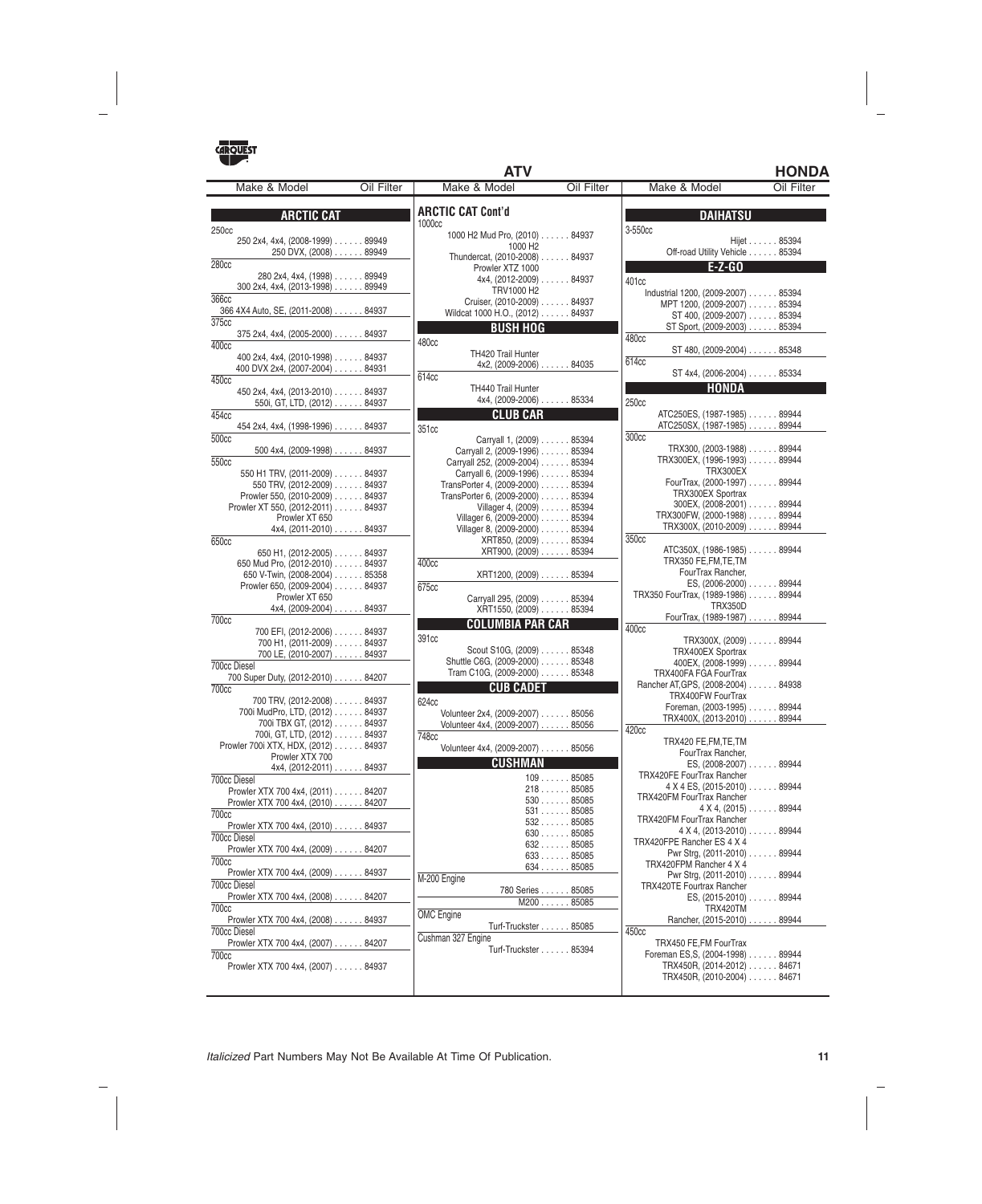### **KAWASAKI ATV**



| Make & Model                                             | Oil Filter | Make & Model                                                              | Oil Filter | Make & Model                                       | Oil Filter                 |
|----------------------------------------------------------|------------|---------------------------------------------------------------------------|------------|----------------------------------------------------|----------------------------|
| <b>HONDA Cont'd</b><br>500cc                             |            | <b>JOHN DEERE Cont'd</b><br>450cc                                         |            | <b>KAWASAKI Cont'd</b><br>400cc                    |                            |
| SXS500M Pioneer 500, (2015) 89944                        |            | Gator 6x4, (2005-1993) 85394                                              |            | KAF400-A Mule 610                                  |                            |
| TRX500 FE, FM FourTrax                                   |            | 617cc                                                                     |            | $4x4, (2015-2005) \ldots$ 85394                    |                            |
| Foreman, ES, (2012) 84938                                |            | Gator HPX 4x2,                                                            |            | KAF400-B Mule                                      |                            |
| TRX500 FE, FM FourTrax                                   |            | 4x4, (2005-2004) 853941385                                                |            | 600, $(2015-2005)$ 85394                           |                            |
| Foreman, ES, (2011) 89944                                |            | Gator HPX 4x4, (2011-2008) 853941385                                      |            | KAF400DCF Mule 610 4X4                             |                            |
| TRX500 FE, FM FourTrax<br>Foreman, ES, (2009-2005) 89944 |            | Gator XUV 620i                                                            |            | XC, (2014-2012) 85394<br>KFX400, (2006-2004) 84931 |                            |
| TRX500FA FGA FourTrax                                    |            | 4x4, (2011-2008) 853941385                                                |            | KLF400 Bayou 400                                   |                            |
| Foreman Rubicon.                                         |            | 675cc                                                                     |            | $4x4, (1999-1993) \ldots$ . 85358                  |                            |
| GPS, (2014-2004) 84938                                   |            | Gator TH 6x4, (2011-2005) 85394<br>812cc                                  |            | KSF400, (2006-2004) 84931                          |                            |
| <b>TRX500FA FourTrax Foreman</b>                         |            | Gator XUV 825i 4X4, (2011) 85394                                          |            | KVF400 Prairie 400,                                |                            |
| Rubicon, (2003-2001) 84938                               |            | 854cc                                                                     |            | 4x4, (2002-1997) 85358                             |                            |
| TRX500FE Fourtrax                                        |            | Gator HPX 4x2 Diesel, (2004) 85365                                        |            | 401cc                                              |                            |
| Foreman, (2015-2011) 89944                               |            | Gator HPX 4x2, 4x4                                                        |            | Mule 600, (2010) 85394                             |                            |
| TRX500FM Fourtrax                                        |            | Diesel, (2006-2005) 85365                                                 |            | Mule 610 4 X 4, (2010) 85394                       |                            |
| Foreman, (2015-2011) 89944                               |            | Gator HPX 4x4                                                             |            | Mule 610 4 X 4 XC, (2010) 85394                    |                            |
| TRX500FPA Fourtrax                                       |            | Diesel, (2011-2009) 85365                                                 |            | 450cc                                              |                            |
| Foreman, (2014-2011) 84938                               |            | Gator TH 6x4                                                              |            | KAF450 Mule 450, (1991-1985) 85394                 |                            |
| TRX500FPE Fourtrax                                       |            | Diesel, (2011-2007) 85365                                                 |            | KAF450-B Mule                                      |                            |
| Foreman, (2012-2011) 89944<br>TRX500FPM Fourtrax         |            | Gator XUV 850d 4x4                                                        |            | $1000, (1996-1993) \ldots$ . 85358                 |                            |
| Foreman, (2013-2011) 89944                               |            | Diesel, (2011-2008) 85365                                                 |            | KFX450R, (2014-2008) 89944                         |                            |
| TRX500TM FourTrax                                        |            | M-Gator A1                                                                |            | 540 <sub>cc</sub>                                  |                            |
| Foreman, (2006-2005) 89944                               |            | Diesel, (2009-2008) 85365                                                 |            | KAF540-C Mule                                      |                            |
| 650cc                                                    |            | 879 <sub>cc</sub>                                                         |            | 2010, (1993-1991) 85358                            |                            |
| TRX650FA FGA FourTrax                                    |            | ProGator 2000, (2006-2005) 85365                                          |            | KAF540-D Mule<br>2020, (1993-1991) 85358           |                            |
| Rincon, GPS, (2005-2004) 84938                           |            | ProGator 2020, (2009-2007) 85365                                          |            | 617cc                                              |                            |
| TRX650FA FourTrax                                        |            | ProGator 2020, (2003-2000) 85365                                          |            | Mule 620 4000, (2010) 85394                        |                            |
| Rincon, (2003-2002) 84938                                |            | ProGator 2020A, (2011) 85365<br>1115cc                                    |            | Mule 620 4010 4 X 4, (2010) 85394                  |                            |
| 675cc                                                    |            |                                                                           |            | Mule 620 4010 Trans 4 X                            |                            |
| MUV700 Big Red, (2013-2011) 84938                        |            | ProGator 2000 Diesel, (2005) 85365<br>ProGator 2020A Diesel, (2011) 85365 |            |                                                    | $4, (2010) \ldots$ . 85394 |
| MUV700 Big Red, (2011-2010) 84938                        |            | ProGator 2030                                                             |            | 620cc                                              |                            |
| MUV700 Big Red, (2010-2009) 84938                        |            | Diesel, (2009-2006) 85365                                                 |            | KAF620 Mule 3000, 3010,                            |                            |
| MUV700 Big Red, (2009) 84938                             |            | ProGator 2030                                                             |            | $3020, (2008-2001) \ldots$ . 85394                 |                            |
| 680cc                                                    |            | Diesel, (2003-2000) 85365                                                 |            | KAF620 Mule 4000,                                  |                            |
| TRX680FA FGA FourTrax                                    |            | <b>KAWASAKI</b>                                                           |            | 4010, (2015-2009) 85394                            |                            |
| Rincon, GPS, (2015-2006) 84938                           |            |                                                                           |            | KAF620 Mule 4010 4 X                               |                            |
| <b>700cc</b>                                             |            | 220 <sub>cc</sub>                                                         |            | $4, (2015-2009) \ldots$ 85394                      |                            |
| SXS700M Pioneer 700,                                     |            | KLF220 Bayou<br>220, (2002-1988) 89951                                    |            | KAF620-A Mule 2510                                 |                            |
| $700-4, (2014) \ldots$ . 84938                           |            | 250 <sub>cc</sub>                                                         |            | $4x4, (2001-1995) \ldots$ . 85394                  |                            |
| TRX700XX, (2010-2009) 89944                              |            | KFX250 Mojave 250, (2004) 89951                                           |            | KAF620-B Mule 2520, (2001) 85394                   |                            |
| <b>HUSQVARNA</b>                                         |            | KLF250 Bayou, (2011-2003) 89951                                           |            | KAF620-B Mule 2520<br>Turf, (1997-1995) 85394      |                            |
| HUV4421G, (2009) 85394                                   |            | KLF250 Bayou                                                              |            | KAF620-C Mule                                      |                            |
| HUV4421GXP, (2009) 85394                                 |            | $250, (2011-2003) \ldots$ 89951                                           |            | 2500, (2001-1995) 85394                            |                            |
| <b>JOHN DEERE</b>                                        |            | KSF250 Mojave                                                             |            | 650cc                                              |                            |
| AMT 600, (1991-1990) 85394                               |            | 250, (2003-1987) 89951                                                    |            | KVF650 Brute Force 4 x                             |                            |
| Gator 6x4 Diesel, (2007-1999) 85365                      |            | 300cc                                                                     |            | 4, $(2013-2005)$ 85358                             |                            |
| Trail Gator 6x4                                          |            | KAF300-B Mule                                                             |            | KVF650 Brute Force 650, 4x4,                       |                            |
| Diesel, (2006-2001) 85365                                |            | $500, (1996-1995) \ldots$ 85394                                           |            | 4x4i, Camo, (2012-2005) 85358                      |                            |
| 286cc                                                    |            | KAF300-C Mule                                                             |            | KVF650 Prairie 650.                                |                            |
| Gator CS, (2009-2004) 85394                              |            | $550, (2004-1997) \ldots$ 85394                                           |            | $4x4, (2003-2002) \ldots$ . 85358                  |                            |
| Gator CX, (2011-2004) 85394                              |            | KAF300-D Mule                                                             |            | KVF650FCF Brute                                    |                            |
| 300cc                                                    |            | 520, (2004-2000) 85394                                                    |            | Force, $(2013-2005)$ 85358                         |                            |
| Gator 4x2, (2005-1993) 85394                             |            | KEF300 Lakota<br>$300, (2000-1995) \ldots$ 89951                          |            | 700cc                                              |                            |
| Trail Gator 4x2, (2005-1999) 85394                       |            | KEF300 Lakota                                                             |            | KFX700, (2009-2004) 85358                          |                            |
| 351cc                                                    |            | Sport, (2003-2001) 89951                                                  |            | KSV700, (2009-2004) 85358<br>KVF700 Prairie 700    |                            |
| Gator TS 4x2, (2011-2005) 85394                          |            | KLF300 Bayou 300,                                                         |            | $4x4, (2006-2004) \ldots$ 85358                    |                            |
| 400cc                                                    |            | $4x4, (2004-1986) \ldots$ 89951                                           |            | 750cc                                              |                            |
| AMT 622, (1991-1990) 85394                               |            | KVF300 Prairie 300,                                                       |            | KRF750 Teryx                                       |                            |
| AMT 626, (1992) 85394                                    |            | $4x4, (2002-1999) \ldots$ 85358                                           |            | $4x4, (2013-2008) \ldots$ 85358                    |                            |
| 401cc                                                    |            | 360cc                                                                     |            | KRF750 Teryx FI                                    |                            |
| Gator TX, (2006) 85394                                   |            | KVF360 Prairie 360, 2x4,                                                  |            | Sport, (2013-2012) 85358                           |                            |
| Gator TX 4X2<br>Turf, (2011-2010) 85394                  |            | $4x4, (2013-2003) \ldots$ . 85358                                         |            | KRF750 Teryx FI                                    |                            |
| Gator TX, Turf, (2011-2007) 85394                        |            | KVF360 Prairie 4 x                                                        |            | Sport, (2012-2011) 85358                           |                            |
| Gator TX, Turf, (2005) 85394                             |            | $4, (2013-2003) \ldots$ . 85358                                           |            |                                                    |                            |

**<sup>1385</sup>** With gasoline engine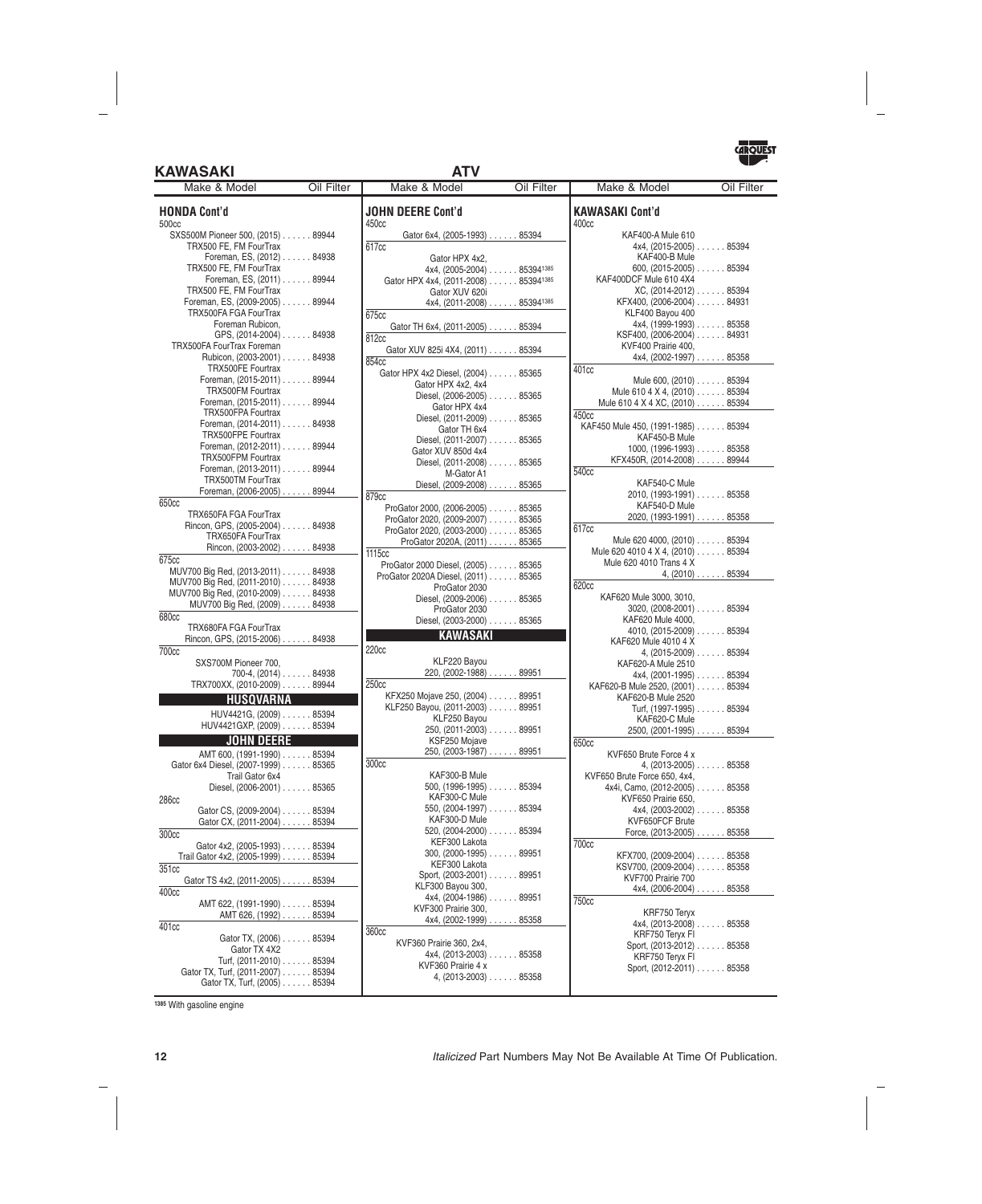750cc

800cc

950cc

### **KAWASAKI Cont'd** KRF750 Teryx FI Sport, (2011-2010) . . . . . . 85358 KRF750 Teryx FI Sport, (2010-2008) ...... 85358 KVF750 Brute Force 4 x 4, (2015-2005) ...... 85358 KVF750 Brute Force 750 4x4i, Camo, (2013-2005) ...... 85358 KRF800 Teryx, (2015-2014) ...... 85358 KRT800 Teryx4, (2015-2014) ...... 85358 950 Mule 4010 Trans 4 X 4 Diesel, (2011-2010) ...... 85394 KAF950 Mule 2510, 3010 Diesel, (2009-2000) ...... 85394 **LAND PRIDE Cont'd** 614cc 4220ST Treker 2WD, (2009-2007) ...... 85334 4400NT Treker  $5334$ 4400ST Treker 334 4410ST Treker  $5334$ 4420ST Treker 4WD, (2009-2007) ...... 85334 **POLARIS** 300cc Hawkeye 300, (2008-2007) ...... 85358 Sportsman 300, (2010-2008) ...... 85358 **POLARIS Cont'd** 500cc 550cc 567cc **ATV POLARIS** Make & Model **Oil Filter | Make & Model Oil Filter**

### KAF950F Mule 4010 Diesel, (2012-2009) ...... 85394 **KID** Perkins 4.108 Engine 8 Wheel ...... 85188 **KUBOTA** D1105-E2 Engine RTV1100 . . . . . . 85311 D1105-E3-UV Engine RTV1100CW9 ...... 85311 RTV1100RW9 ...... 85311 RTV1140CPX ...... 85334 GZD460 Engine RTV500, (2012-2009) ...... 85358 D902-E-UV Engine RTV900G, (2012-2004) ...... 85358 D902-E3-UV Engine RTV900G9, (2012-2009) ...... 85358 D902-E-UV Engine RTV900R, (2012-2004) ...... 85358 RTV900R6, (2012-2004) ...... 85358 RTV900R9, (2012-2004) . . . . . . 85358<br>RTV900T, (2012-2004) . . . . . . 85358 RTV900T, (2012-2004) D902-E3-UV Engine RTV900T, (2012-2009) ...... 85358 D902-E-UV Engine RTV900T5, (2012-2004) ...... 85358 RTV900T6, (2012-2004) . . . . . . 85358<br>RTV900W, (2012-2004) . . . . . . 85358 RTV900W, (2012-2004). RTV900W6, (2012-2004) . . . . . . 85358<br>V900W6SE, (2012-2004) . . . . . . 85358 RTV900W6SE, (2012-2004). D902-E3-UV Engine RTV900W9, (2012-2009) ...... 85358 D902-E-UV Engine RTVW9SE, (2012-2009) ...... 85358 **KYMCO** 375cc MXU 375, Camo, IRS, LE, (2013-2009) ...... 85359 **LAND PRIDE** 614cc

4200NT Treker 2WD, (2009-2007) ...... 85334 4200ST Treker 2WD, (2009-2005) ...... 85334 4210ST Treker 2WD, (2009-2005) ...... 85334

| 4400NT Treker                                                            |  |
|--------------------------------------------------------------------------|--|
| 4WD, (2009-2005) 85334                                                   |  |
| 4400ST Treker                                                            |  |
| 4WD, (2009-2005) 85334                                                   |  |
| 4410ST Treker                                                            |  |
| 4WD, (2009-2005) 85334                                                   |  |
| 4420ST Treker                                                            |  |
| 4WD, (2009-2007) 85334                                                   |  |
| POLARIS                                                                  |  |
| 300cc                                                                    |  |
| Hawkeye 300, (2008-2007) 85358                                           |  |
| Sportsman 300, (2010-2008) 85358                                         |  |
| 325cc                                                                    |  |
| Magnum 325 2x4,                                                          |  |
| $4x4, (2002-2000) \ldots$ 85358                                          |  |
| Sportsman ACE, (2015-2014) 84671                                         |  |
| Trail Boss 325, (2002-2000) 85358                                        |  |
| Xpedition 325, (2002-2000) 85358                                         |  |
| 329cc                                                                    |  |
| ATP 330, (2006-2004) 85358                                               |  |
| Magnum 330 2x4,                                                          |  |
| 4x4, (2006-2003) 85358                                                   |  |
| Trail Blazer 330, (2013-2008) 85358<br>Trail Boss 330, (2011-2003) 85358 |  |
| Trail Boss 330, (2011-2010) 85358                                        |  |
| 335cc                                                                    |  |
| Sportsman 335, (2000-1999) 85358                                         |  |
| 400 <sub>cc</sub>                                                        |  |
| Sportsman 400, (2011-2008) 85358                                         |  |
| 425cc                                                                    |  |
| Magnum 425 2x4, (1998-1995) 85358                                        |  |
| Magnum 425 4x4, (1998-1995) 85358                                        |  |
| Magnum 425 6x6, (1997-1996) 85358                                        |  |
| Ranger 2x4, (2004-1999) 85358                                            |  |
| Series 10, 11 2x4, (2003) 85358                                          |  |
| Sportsman 400, (2005-2001) 85358                                         |  |
| Xpedition 425, (2002-2000) 85358                                         |  |
| 450cc                                                                    |  |
| Sportsman 450, (2007-2006) 85358                                         |  |
| 455cc                                                                    |  |
| Diesel 455 4x4, (2002-1999) 85358                                        |  |
| Ranger 400, (2013-2011) 85358                                            |  |
| Ranger 400, (2011-2010) 85358                                            |  |
| Sportsman 400                                                            |  |
| $HO, (2012-2010) \ldots$ 85358                                           |  |
| 500 <sub>cc</sub>                                                        |  |
| ATP 500 H.O., (2006-2004) 85358                                          |  |
| ATV 500 Pro 4x4, (2002) 85358                                            |  |
| Big Boss 500 6x6, (1999-1998) 85358                                      |  |
| Magnum 500, (2002-1999) 85358                                            |  |
| Magnum 500 4x4, (2003) 85358                                             |  |
| Outlaw 500, (2007) 89944<br>Predator 500, (2007-2003) 89994              |  |
| Ranger 2x4, (2008-2005) 85358                                            |  |
| Ranger 4x4, (2011-1999) 85358                                            |  |
| Ranger 4X4 400, (2011-2010) 85358                                        |  |
| Ranger 4X4 500                                                           |  |
| EFI, (2013-2009) 85358                                                   |  |
| Ranger 500 Crew, (2011) 85358                                            |  |
| Ranger 500 Crew, (2011) 85358                                            |  |
| Ranger 500 EFI,                                                          |  |
| Crew, (2013-2011) 85358                                                  |  |
| Ranger 6x6, (2005-1998) 85358                                            |  |
| Scrambler 500, (2013-1997) 85358                                         |  |
| Series 10 6x6, (2003) 85358                                              |  |

| Make & Model                                                         | Oil Filter          |
|----------------------------------------------------------------------|---------------------|
|                                                                      |                     |
| <b>POLARIS Cont'd</b>                                                |                     |
| 500cc                                                                |                     |
| Series 11 4x4, 6x6, (2003) 85358<br>Sportsman 500, (1999-1997) 85358 |                     |
| Sportsman 500 Touring, H.O.,                                         |                     |
| EFI, (2013-2008) 85358                                               |                     |
| Sportsman 500,                                                       |                     |
| 6x6, $(2012-2000)$ 85358                                             |                     |
| Sportsman X2, (2009-2006) 85358                                      |                     |
| Xplorer 500, (1997) 85358                                            |                     |
| 550cc                                                                |                     |
| Sportsman 550 EFI, EFI with                                          |                     |
| EPS, EFI Touring                                                     |                     |
| EPS, (2012-2009) 85358                                               |                     |
| Sportsman 550<br>X2, (2012-2010) 85358                               |                     |
| 567cc                                                                |                     |
| RZR 570 EFI, EPS                                                     |                     |
|                                                                      | Trail, (2015) 85358 |
| RZR 570 EFI, EPS                                                     |                     |
| Trail, (2013-2012) 85358                                             |                     |
| Sportsman ACE 570,                                                   |                     |
|                                                                      | SP, (2015) 85358    |
| 600cc                                                                |                     |
| Sportsman 600                                                        |                     |
| Twin, (2005-2003) 85358                                              |                     |
| 680 <sub>cc</sub>                                                    |                     |
| Ranger 6x6, (2009-2006) 85358                                        |                     |
| Ranger Crew, (2009-2008) 85358                                       |                     |
| Ranger HD, (2009) 85358<br>Ranger XP, (2009-2005) 85358              |                     |
| <b>700cc</b>                                                         |                     |
| Sportsman 700, (2004-2002) 85358                                     |                     |
| Sportsman 700 Twin,                                                  |                     |
| EFI, (2007-2005) 85358                                               |                     |
| Sportsman MV7, (2006-2005) 85358                                     |                     |
| Sportsman X2, (2008) 85358                                           |                     |
| 760cc                                                                |                     |
| Ranger RZR 4 Robby Gordon                                            |                     |
| Edition, (2013-2010) 85358                                           |                     |
| Ranger RZR 800                                                       |                     |
| $S1$ (2011-2010) $\ldots \ldots$ 85358                               |                     |
| Ranger RZR 800, EPS,<br>XC, (2014-2010) 85358                        |                     |
| Ranger RZR S, (2012) 85358                                           |                     |
| Sportsman 800 Twin,                                                  |                     |
| EFI, (2012-2005) 85358                                               |                     |
| 800cc                                                                |                     |
| Big Boss 800, (2013-2009) 85358                                      |                     |
| Ranger 6X6, (2012) 85358                                             |                     |
| Ranger 6X6 800, (2015-2010) 85358                                    |                     |
| Ranger 800 6x6, (2011-2006) 85358                                    |                     |
| Ranger 800 Crew,                                                     |                     |
| EPS, (2011-2010) 85358                                               |                     |
| Ranger 800 HD,                                                       |                     |
| EPS, (2012-2010) 85358<br>Ranger 800 XP,                             |                     |
| EPS, (2013-2006) 85358                                               |                     |
| Ranger Crew 800, (2012) 85358                                        |                     |
| Ranger RZR, (2011-2008) 85358                                        |                     |
| Sportsman 800 Big Boss                                               |                     |
| 6X6, (2011-2009) 85358                                               |                     |
| Sportsman 800 Touring                                                |                     |
| 2WD/AWD, (2013-2008) 85358                                           |                     |
| Sportsman X2, (2007-2005) 85358                                      |                     |
| 850cc                                                                |                     |

Outlaw 850, (2010-2009) ...... 85358 Sportsman 850 EFI

Touring, (2012-2010) ...... 85358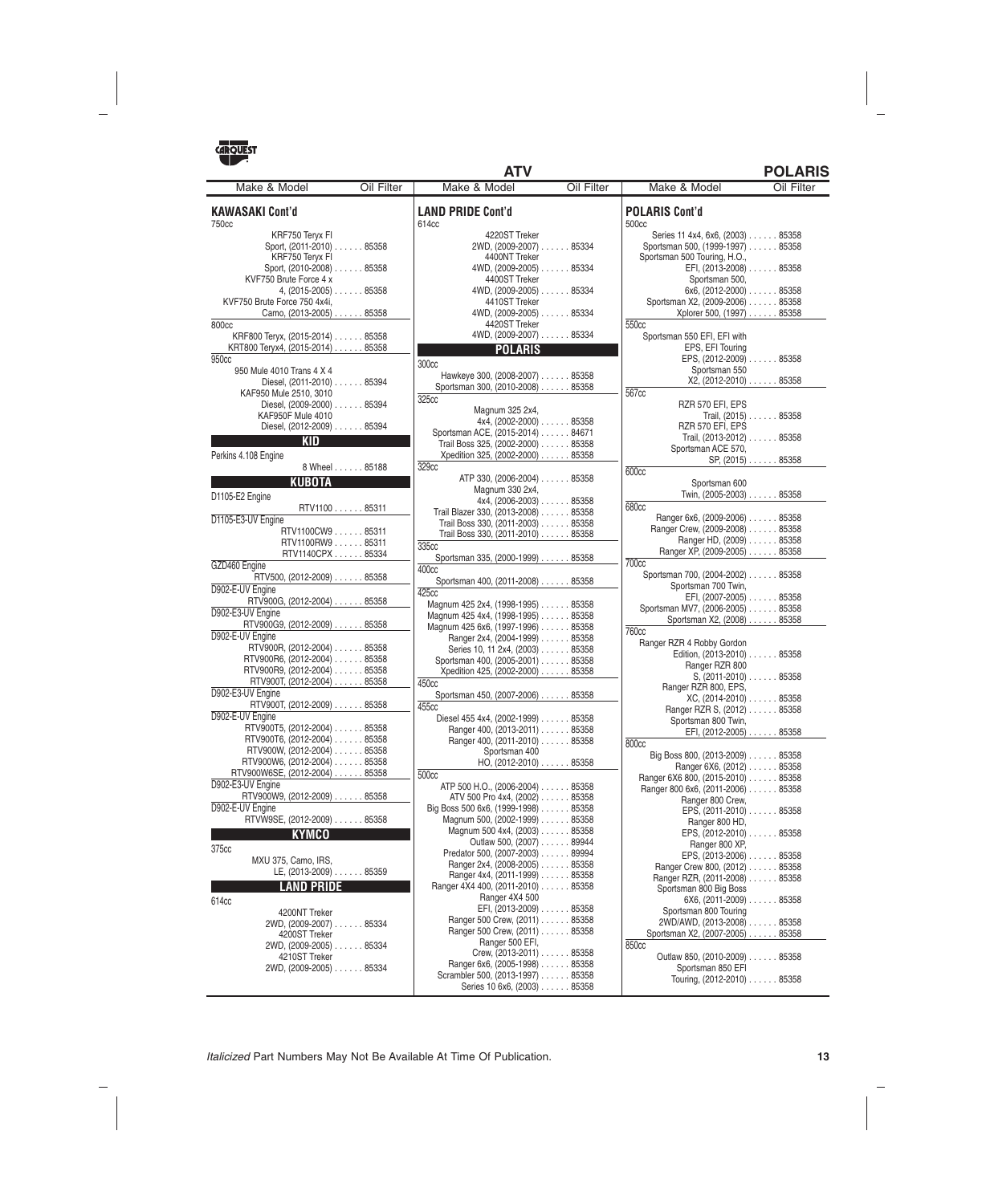### **YAMAHA ATV**



| Make & Model                                                       | Oil Filter | Make & Model                                                             | Oil Filter | Make & Model                                   | Oil Filter                                |
|--------------------------------------------------------------------|------------|--------------------------------------------------------------------------|------------|------------------------------------------------|-------------------------------------------|
| <b>POLARIS Cont'd</b><br>850cc                                     |            | <b>SUZUKI Cont'd</b><br>300 <sub>cc</sub>                                |            | <b>TGB ATV Cont'd</b><br>425cc                 |                                           |
| Sportsman 850 EFI                                                  |            | LT-300E                                                                  |            |                                                | 425 Target 84356                          |
| X2, (2012-2011) 85358                                              |            | QuadRunner, (1989-1987) 89949                                            |            | 525cc                                          |                                           |
| Sportsman 850 EFI XP & XP                                          |            | 400 <sub>cc</sub>                                                        |            |                                                | 525 Target 84356                          |
| EPS, (2012-2010) 85358<br>XP 850, (2012-2009) 85358                |            | LT-A400F<br>KingQuad, (2014-2008) 85359                                  |            | 550cc                                          |                                           |
| XP 850 H.O., (2012) 85358                                          |            | LT-A400FCK                                                               |            |                                                | 550 Blade 84356<br>550 Blade LT IRS 84356 |
| 875cc                                                              |            | Eiger, (2007-2004) 85359                                                 |            |                                                | 550 Target IRS 84356                      |
| Ranger RZR XP, (2015-2011) 85358                                   |            | LT-A400FHK Eiger, (2007) 85359                                           |            | <b>TORO</b>                                    |                                           |
| Ranger RZR XP 900,                                                 |            | LT-A400FK Eiger, (2008-2002) 85359                                       |            | 357cc                                          |                                           |
| LE, (2015-2011) 85358<br>904 <sub>cc</sub>                         |            | LT-A400FZK Eiger, (2006) 85359<br>LT-A400K Eiger, (2007-2006) 85359      |            | Workman 1110, (2009-2007) 84035                |                                           |
| Ranger Diesel, (2014-2010) 85365                                   |            | LT-A400K Eiger, (2004-2002) 85359                                        |            | 480cc                                          |                                           |
| 1000cc                                                             |            | LT-F400F KingQuad                                                        |            | Workman 2110, (2009-2007) 84035                |                                           |
| RZR XP 1000 EPS, XP 4                                              |            | FS, $(2013-2010)$ 85359                                                  |            | Workman MDX, (2009-2007) 84035                 |                                           |
| EPS, (2015-2014) 85358                                             |            | LT-F400FCK                                                               |            | 674cc                                          |                                           |
| SIMPLICITY                                                         |            | Eiger, (2007-2004) 85359                                                 |            | Workman 3100, (2009-1996) 85348                |                                           |
| 480cc                                                              |            | LT-F400FK Eiger, (2007-2006) 85359<br>LT-F400FK Eiger, (2004-2002) 85359 |            | 952cc<br>Workman 3200, (2009-2002) 85394       |                                           |
| UV1621BV Turf                                                      |            | LT-F400K Eiger, (2004-2002) 85359                                        |            | Workman 3300, (2009-2002) 85394                |                                           |
| Cruiser, (2009-2005) 84035                                         |            | LT-Z400                                                                  |            | Workman 4200, (2009-2002) 85394                |                                           |
| UVG1621BV Turf                                                     |            | QuadSport, (2013-2012) 84931                                             |            | Workman 4300, (2009-2002) 85394                |                                           |
| Cruiser, (2009-2005) 84035                                         |            | LT-Z400                                                                  |            | <b>WOODS</b>                                   |                                           |
| UVGT1621BV Trail<br>Cruiser, (2009-2005) 84035                     |            | QuadSport, (2008-2003) 84931                                             |            | 614cc                                          |                                           |
|                                                                    |            | LT-Z400Z<br>Quadsport, (2010-2003) 84931                                 |            | MAV 350 Boundry                                |                                           |
| <b>SUZUKI</b>                                                      |            | 450 <sub>cc</sub>                                                        |            |                                                | $4x2, (2009-2006) \ldots$ 85365           |
| <b>160cc</b>                                                       |            | 450 KingQuad AXi 4 X                                                     |            | MAV 480 Boundry                                |                                           |
| LT-160E<br>QuadRunner, (1992-1989) 89949                           |            | $4, (2010) \ldots$ . 85359                                               |            |                                                | $4x2, (2009-2006) \ldots$ 85365           |
| LT-160K                                                            |            | LT-A450X                                                                 |            | MAV Boundry 4x4, (2009-2006) 85365             |                                           |
| QuadRunner, (2004-2003) 89949                                      |            | KingQuad, (2010-2007) 85359                                              |            | YAMAHA                                         |                                           |
| LT-F160                                                            |            | LT-R450, (2008-2006) 84931<br>LT-R450Z                                   |            | 200cc                                          |                                           |
| QuadRunner, (2001-1991) 89949                                      |            | QuadRacer, (2010-2006) 84931                                             |            | YFM200DX/N<br>Moto-4, (1989-1985) 84934        |                                           |
| <b>185cc</b>                                                       |            | 500cc                                                                    |            | YTM200, (1986-1983) 84934                      |                                           |
| ALT185 3x6, (1985) 89949<br>230 <sub>cc</sub>                      |            | LT-500X King                                                             |            | 225cc                                          |                                           |
| LT-230E                                                            |            | Quad, (2014-2009) 85359                                                  |            | YFM225, (1990-1985) 84934                      |                                           |
| QuadRunner, (1993-1987) 89949                                      |            | LT-A500 QuadMaster, (2000) 85359<br>LT-A500BK                            |            | YTM225, (1986-1983) 84934                      |                                           |
| LT-230GE, (1986-1985) 89949                                        |            | Vinson, (2005-2004) 85359                                                |            | 250 <sub>cc</sub>                              |                                           |
| LT-230S                                                            |            | LT-A500FCK                                                               |            | <b>YFB250</b><br>Timberwolf, (2000-1996) 84934 |                                           |
| QuadSport, (1988-1985) 89949<br>LT-F230                            |            | Vinson, (2007-2005) 85359                                                |            | YFM250 Bear                                    |                                           |
| QuadRunner, (1987-1986) 89949                                      |            | LT-A500FK                                                                |            | Tracker, (2009-1999) 84934                     |                                           |
| 250cc                                                              |            | QuadMaster, (2001) 85359                                                 |            | YFM250 Moto-4, (1990-1989) 84934               |                                           |
| LT-250EF                                                           |            | LT-A500FK<br>Vinson, $(2004-2002)$ 85359                                 |            | YFM250 Raptor, (2012-2010) 84933               |                                           |
| QuadRunner, (1986-1985) 89949                                      |            | LT-F500                                                                  |            | YFM250B Bruin, (2006-2005) 84934               |                                           |
| LT-250R                                                            |            | QuadRunner, (2000-1998) 85359                                            |            | 350cc<br>YFM350, (2009-1986) 84935             |                                           |
| QuadRacer, (1992-1986) 89949<br>LT-250S QuadSport, (1990) 89949    |            | LT-F500F Vinson, (2008) 85359                                            |            | YFM350 Grizzly 4X4                             |                                           |
| LT-4WD                                                             |            | LT-F500FK                                                                |            |                                                | Auto, (2014-2010) 85358                   |
| QuadRunner, (1998-1987) 89949                                      |            | QuadRunner, (2002-2001) 85359<br>LT-F500FK                               |            | YFM350 Grizzly                                 |                                           |
| LT-F250 Ozark, (2014-1988) 89949                                   |            | Vinson, (2007-2005) 85359                                                |            |                                                | Auto, (2014-2010) 85358                   |
| LT-F250F, (2000) 89949                                             |            | LT-F500FK                                                                |            | YFM350 Grizzly IRS 4X4                         | Auto, (2011-2010) 85358                   |
| LT-F250F                                                           |            | Vinson, (2007-2005) 85359                                                |            | YFM350A Bruin                                  |                                           |
| QuadRunner, (2002-2001) 89949<br>LT-F250F QuadRunner, (1999) 89949 |            | <b>700cc</b>                                                             |            |                                                | $2x4, (2006-2004) \ldots$ . 85358         |
| LT-F250K Ozark, (2012) 89949                                       |            | LT-A700XCK KingQuad                                                      |            | YFM350FA Bruin                                 |                                           |
| LT-F250K Ozark, (2008-2003) 89949                                  |            | Camo, (2008-2006) 85359<br>LT-A700XK                                     |            |                                                | $4x4, (2006-2004) \ldots$ . 85358         |
| $LT-F4WD$ , (1998-1997) $\ldots \ldots$ 89949                      |            | KingQuad, (2008-2005) 85359                                              |            | YFM350FH Big Bear                              |                                           |
| LT-Z250                                                            |            | LT-V700FK Twin                                                           |            |                                                | Hunter, (1999) 84935                      |
| Quadsport, (2010-2008) 89949<br>LT-Z250                            |            | Peaks, (2005-2004) 85358                                                 |            | YFM350FW Big Bear                              | $4x4, (1999-1990) \ldots$ 84935           |
| Quadsport, (2006-2004) 89949                                       |            | 750cc                                                                    |            | YFM350FWU, (1988) 84935                        |                                           |
| 280cc                                                              |            | LT-A750X                                                                 |            | YFM350FX                                       |                                           |
| LT-F300F King                                                      |            | KingQuad, (2014-2011) 85359                                              |            | Wolverine, (2005-1994) 84935                   |                                           |
| Quad, (2002-1999) 89949                                            |            | TGB ATV                                                                  |            | YFM350FX                                       |                                           |
| LT-F4WDX                                                           |            | 425cc                                                                    |            | Wolverine, (2005-1995) 84935                   |                                           |
| KingQuad, (1998-1991) 89949                                        |            | 425 Blade 84356                                                          |            | YFM350R Raptor, (2013-2004) 84935              |                                           |